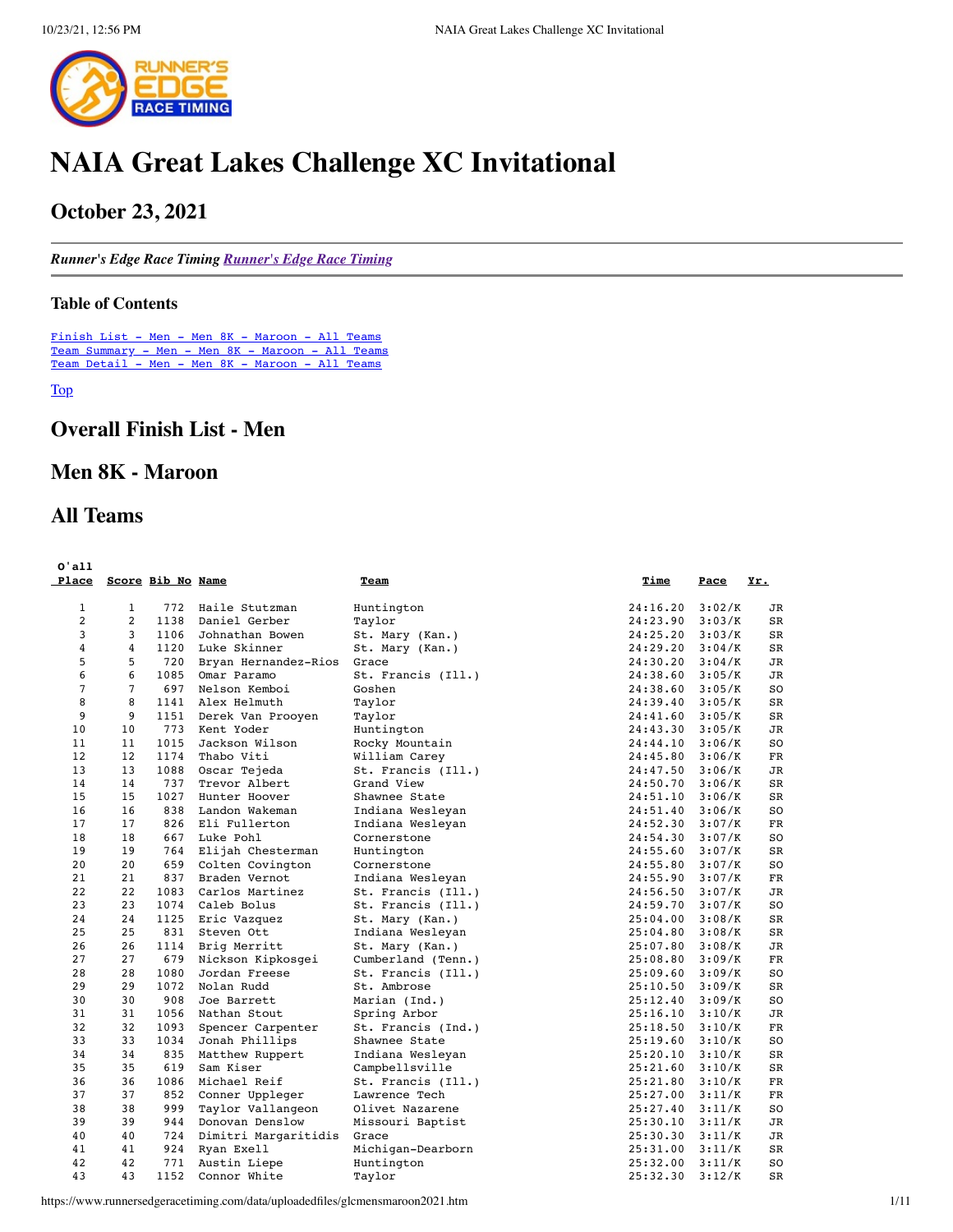| 44<br>45 |       |                   |                     |                       |                     |             |     |
|----------|-------|-------------------|---------------------|-----------------------|---------------------|-------------|-----|
|          | 44    | 1121              | Jared Stark         | St. Mary (Kan.)       | 25:32.60            | 3:12/K      | SR  |
|          | 45    | 1077              | Mark Dames          | St. Francis (Ill.)    | 25:32.60            | 3:12/K      | SO  |
| 46       | 46    | 664               | Luke Koopman        | Cornerstone           | 25:34.10            | 3:12/K      | JR  |
| 47       | 47    | 913               | Blake Hipkiss       | Marian (Ind.)         | 25:35.20            | 3:12/K      | SO  |
| 48       | 48    | 1029              | Aiden Kammler       | Shawnee State         | 25:35.50            | 3:12/K      | SO  |
|          |       | 1081              |                     |                       |                     |             |     |
| 49       | (2 7) |                   | Noah Friske         | St. Francis (Ill.)    | 25:38.60            | 3:12/K      | SO  |
| 50       | 49    | 670               | Carter Vandermeer   | Cornerstone           | 25:39.60            | 3:12/K      | FR  |
| 51       | 50    | 873               | Mike Schonter       | Lindsey Wilson        | 25:40.10            | 3:13/K      | SR  |
| 52       | 51    | 830               | Ben Neideck         | Indiana Wesleyan      | 25:42.60            | 3:13/K      | SO  |
| 53       | (5)   | 974               | Drake Dickerson     | Ohio Christian        | 25:43.90            | 3:13/K      | JR  |
|          |       |                   |                     |                       |                     |             |     |
| 54       | 52    | 576               | Ben Hylen           | Aquinas               | 25:44.50            | 3:13/K      | SO  |
| 55       | 53    | 754               | Isaiah Wittrock     | Grand View            | 25:45.70            | 3:13/K      | JR  |
| 56       | (2 7) | 1084              | Pedro Ocampo        | St. Francis (Ill.)    | 25:47.60            | 3:13/K      | SO  |
| 57       | 54    | 872               | Levi Owens          | Lindsey Wilson        | 25:47.80            | 3:13/K      | SR  |
|          |       | 920               |                     |                       |                     |             |     |
| 58       | 55    |                   | Sam Stage           | Marian (Ind.)         | 25:47.80            | 3:13/K      | SO  |
| 59       | 56    | 661               | Grant Gayan         | Cornerstone           | 25:49.10            | 3:14/K      | SR  |
| 60       | 57    | 1052              | Dean Reynolds       | Spring Arbor          | 25:51.90            | 3:14/K      | FR  |
| 61       | 58    | 578               | Clayton Jones       | Aquinas               | 25:53.40            | 3:14/K      | JR  |
| 62       | 59    | 747               | Sam Mickelson       | Grand View            | 25:53.80            | 3:14/K      | SO  |
|          |       |                   |                     |                       |                     |             |     |
| 63       | 60    | 982               | Hayden Colclasure   | Olivet Nazarene       | 25:54.40            | 3:14/K      | FR  |
| 64       | 61    | 669               | Jamin Thompson      | Cornerstone           | 25:55.60            | 3:14/K      | FR  |
| 65       | 62    | 979               | Boston Brooks       | Olivet Nazarene       | 25:55.80            | 3:14/K      | FR  |
| 66       | 63    | 1119              | Elvis Rojas-King    | St. Mary (Kan.)       | 25:56.00            | 3:14/K      | SO  |
| 67       | 64    | 824               | Raffi Fry           | Indiana Wesleyan      | 25:56.60            | 3:15/K      | SO  |
|          |       |                   |                     |                       |                     |             |     |
| 68       | 65    | 1112              | Ryan Heline         | St. Mary (Kan.)       | 25:56.90            | 3:15/K      | FR  |
| 69       | 66    | 1177              | Landon Dunlap       | William Woods         | 25:57.00            | 3:15/K      | JR  |
| 70       | 67    | 730               | Logan Rufenacht     | Grace                 | 25:57.50            | 3:15/K      | JR  |
| 71       | 68    | 1173              | Jacob Plocher       | William Carey         | 25:57.50            | 3:15/K      | SR  |
|          |       |                   |                     |                       |                     |             |     |
| 72       | 69    | 989               | Nate Mayo           | Olivet Nazarene       | 25:57.60            | 3:15/K      | JR  |
| 73       | 70    | 966               | Justis Paul         | Mount Vernon Nazarene | 25:59.20            | 3:15/K      | JR  |
| 74       | 71    | 1031              | Alex Morris         | Shawnee State         | 26:00.20            | 3:15/K      | FR  |
| 75       | 72    | 809               | Jake Willison       | Indiana Tech          | 26:00.80            | 3:15/K      | JR  |
| 76       | 73    | 1092              | Remington Carpenter | St. Francis (Ind.)    | 26:01.00            | 3:15/K      | FR  |
|          |       |                   |                     |                       |                     |             |     |
| 77       | 74    | 680               | Denis Kiplagat      | Cumberland (Tenn.)    | 26:01.40            | 3:15/K      | SO  |
| 78       | 75    | 703               | Jackson Steinmetz   | Goshen                | 26:01.40            | 3:15/K      | JR  |
| 79       | 76    | 575               | Caleb Hodgkinson    | Aquinas               | 26:02.40            | 3:15/K      | FR  |
| 80       | 77    | 574               | Ben Hardy           | Aquinas               | 26:03.40            | 3:15/K      | FR  |
|          | 78    | 935               | Jorden Sowash       |                       |                     |             |     |
| 81       |       |                   |                     | Michigan-Dearborn     | 26:05.70            | 3:16/K      |     |
| 82       | 79    | 1168              | Carson Barlow       | William Carey         | 26:06.40            | 3:16/K      | FR  |
| 83       | 80    | 750               | Tony Rodriguez      | Grand View            | 26:06.90            | 3:16/K      | SO  |
| 84       | 81    | 751               | Stevie Salas        | Grand View            | 26:06.90            | 3:16/K      | FR  |
| 85       | 82    | 767               | Reece Gibson        | Huntington            | 26:07.80            | 3:16/K      | SO  |
|          |       |                   |                     |                       |                     |             |     |
|          |       |                   |                     |                       |                     |             |     |
| 86       | 83    | 1011              | Jackson Duffey      | Rocky Mountain        | 26:10.20            | 3:16/K      | JR  |
| 87       | 84    | 1175              | Hunter Carpenter    | William Woods         | 26:10.50            | 3:16/K      | SR  |
| 88       | 85    | 1053              |                     |                       |                     | 3:16/K      | JR  |
|          |       |                   | Gary Richardson     | Spring Arbor          | 26:10.60            |             |     |
| 89       | 86    | 620               | Shawn Little        | Campbellsville        | 26:10.80            | 3:16/K      | FR  |
| 90       | 87    | 1058              | George Barton       | St. Ambrose           | 26:11.60            | 3:16/K      | SO  |
| 91       | 88    | 990               | Andrew Morgan       | Olivet Nazarene       | 26:12.00            | 3:16/K      | SR  |
| 92       | 89    | 871               | Jim Headrick        | Lindsey Wilson        | 26:12.80            | 3:17/K      | SR  |
|          |       |                   |                     |                       |                     |             |     |
| 93       | 90    | 696               | Jordan Garlinger    | Goshen                | 26:13.30            | 3:17/K      | FR  |
| 94       | 91    | 1137              | Ben Eiffert         | Taylor                | 26:13.30            | 3:17/K      | SO  |
| 95       | 92    | 1032              | Jacob Nichols       | Shawnee State         | $26:13.60$ $3:17/K$ |             | JR  |
| 96       | (2 7) |                   | 1089 Timothy Wade   | St. Francis (Ill.)    | 26:14.20            | 3:17/K      | SO  |
| 97       | 93    | 932               | Joshua Mussen       | Michigan-Dearborn     | 26:14.30            | 3:17/K      |     |
|          |       |                   |                     |                       |                     |             |     |
| 98       | 94    | 1140              | Joshua Harden       | Taylor                | 26:15.60            | 3:17/K      | JR  |
| 99       | 95    | 744               | Ben Huftalin        | Grand View            | 26:17.60            | 3:17/K      | SR  |
| 100      | (2 7) | 1105              | Aj Bohon            | St. Mary (Kan.)       | 26:18.50            | 3:17/K      | SO  |
|          |       |                   |                     |                       |                     |             |     |
| 0'all    |       |                   |                     |                       |                     |             |     |
| Place    |       |                   |                     | <b>Team</b>           |                     |             |     |
|          |       | Score Bib No Name |                     |                       | <u>Time</u>         | <u>Pace</u> | Yr. |
|          |       |                   |                     |                       |                     |             |     |
| 101      | 96    | 995               | Enrique Romo        | Olivet Nazarene       | 26:18.60            | 3:17/K      | SO  |
| 102      | 97    | 749               | Jalen Petersen      | Grand View            | 26:21.90            | 3:18/K      | so  |
| 103      | 98    | 1150              | Nathan Streitmatter | Taylor                | 26:22.40            | 3:18/K      | JR  |
| 104      | 99    | 672               | Nate Vruggink       | Cornerstone           | 26:22.40            | 3:18/K      | SO  |
|          |       |                   |                     |                       |                     |             |     |
| 105      | 100   | 586               | Matt Schieber       | Aquinas               | 26:23.70            | 3:18/K      | FR  |
| 106      | (2 7) | 658               | Logan Churchill     | Cornerstone           | 26:23.80            | 3:18/K      | FR  |
| 107      | (2 7) | 1142              | Zach Hoekstra       | Taylor                | 26:24.10            | 3:18/K      | SR  |
| 108      | 101   | 916               | Kyle Linwanag       | Marian (Ind.)         | 26:24.50            | 3:18/K      | SR  |
| 109      | 102   | 572               | Will Finch          | Aquinas               | 26:25.80            | 3:18/K      |     |
|          |       |                   |                     |                       |                     |             | JR  |
| 110      | 103   | 1067              | Matt Jung           | St. Ambrose           | 26:25.90            | 3:18/K      | JR  |
| 111      | 104   | 929               | Andrew Kohn         | Michigan-Dearborn     | 26:26.20            | 3:18/K      | SR  |
| 112      | 105   | 945               | Wyatt Elliott       | Missouri Baptist      | 26:26.80            | 3:18/K      | JR  |
| 113      | 106   | 616               | Jacob Hamilton      | Campbellsville        | 26:27.50            | 3:18/K      | SR  |
|          |       |                   |                     |                       |                     |             |     |
| 114      | 107   | 704               | Manny Villanueva    | Goshen                | 26:27.90            | 3:18/K      | SO  |
| 115      | 108   | 949               | Jack Warmann        | Missouri Baptist      | 26:28.00            | 3:18/K      | SR  |
| 116      | 109   | 963               | Garrett Gemmaka     | Mount Vernon Nazarene | 26:28.20            | 3:19/K      | so  |
| 117      | 110   | 807               | Phillip Selmer      | Indiana Tech          | 26:29.00            | 3:19/K      | JR  |
|          |       |                   |                     |                       |                     |             |     |
| 118      | 111   | 1028              | Aiden Judd          | Shawnee State         | 26:30.30            | 3:19/K      | FR  |
| 119      | 112   | 719               | Macallister Cheek   | Grace                 | 26:30.70            | 3:19/K      | SO  |
| 120      | (2 7) | 1116              | Liam Neidig         | St. Mary (Kan.)       | 26:31.30            | 3:19/K      | FR  |
| 121      | 113   | 612               | Dakota Brady        | Campbellsville        | 26:31.70            | 3:19/K      | FR  |
| 122      | 114   | 1172              | Seth Kramlich       | William Carey         | 26:32.30            | 3:19/K      | FR  |

https://www.runnersedgeracetiming.com/data/uploadedfiles/glcmensmaroon2021.htm 2/11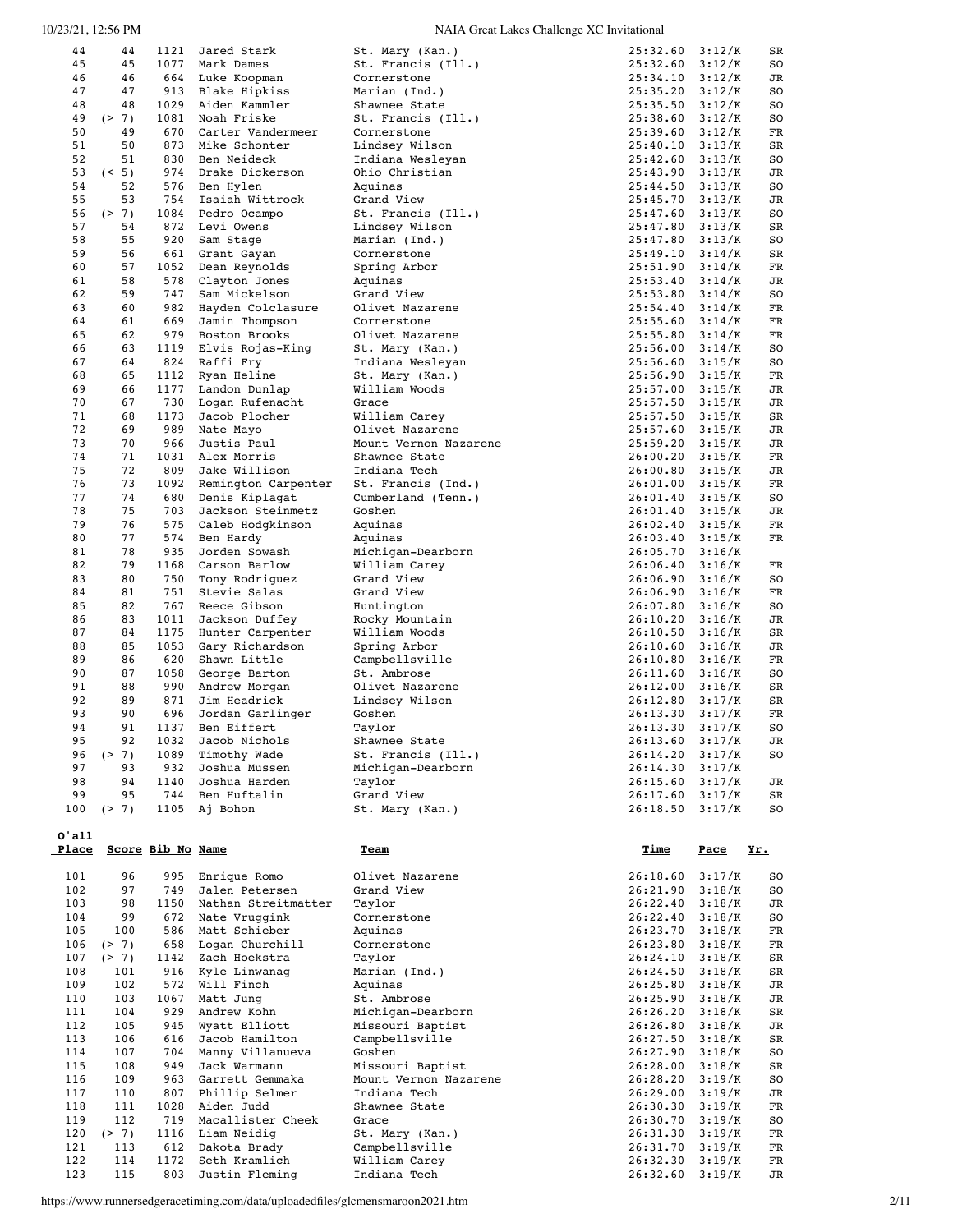| 124        | 116            | 735               | Justin Van Prooyen                | Grace                                 | 26:33.10             | 3:19/K           | FR         |
|------------|----------------|-------------------|-----------------------------------|---------------------------------------|----------------------|------------------|------------|
| 125        | 117            | 1176              | Jackson Conner                    | William Woods                         | 26:33.80             | 3:19/K           | SR         |
| 126        | (2 7)          | 656               | Jalen Banfill                     | Cornerstone                           | 26:34.40             | 3:19/K           | SO         |
| 127        | 118            | 1014              | Joseph Vanden Bos                 | Rocky Mountain                        | 26:34.60             | 3:19/K           | JR         |
| 128        | 119            | 850               | Nolan McGahan                     | Lawrence Tech                         | 26:35.70             | 3:19/K           | JR         |
| 129        | 120            | 971               | Sam Swanger                       | Mount Vernon Nazarene                 | 26:35.80             | 3:19/K           | SO         |
| 130        | 121<br>122     | 806<br>1033       | Braxton Lamey<br>Chris Parsons    | Indiana Tech                          | 26:36.30             | 3:20/K<br>3:20/K | FR         |
| 131<br>132 | 123            | 569               | Connor Callahan                   | Shawnee State<br>Aquinas              | 26:36.90<br>26:37.60 | 3:20/K           | SR<br>FR   |
| 133        | (2 7)          | 567               | Ethan Barker                      | Aquinas                               | 26:37.70             | 3:20/K           | FR         |
| 134        | (2 7)          | 1036              | Landen Smith                      | Shawnee State                         | 26:38.10             | 3:20/K           | FR         |
| 135        | 124            | 623               | Collin Sheffield                  | Campbellsville                        | 26:38.50             | 3:20/K           | SO         |
| 136        | 125            | 694               | Liam Elias                        | Goshen                                | 26:38.70             | 3:20/K           | SR         |
| 137        | 126            | 768               | Aaron Hendryx                     | Huntington                            | 26:38.80             | 3:20/K           | SR         |
| 138        | 127            | 870               | Nolan Foushee                     | Lindsey Wilson                        | 26:41.10             | 3:20/K           | SO         |
| 139        | (2 7)          | 571               | Connor Clemens                    | Aquinas                               | 26:41.30             | 3:20/K           | SO         |
| 140        | (2 7)          | 739               | Ahren Davis                       | Grand View                            | 26:41.30             | 3:20/K           | JR         |
| 141        | 128            | 802               | Dylan Devaney                     | Indiana Tech                          | 26:41.40             | 3:20/K           | FR         |
| 142        | 129            | 1096              | Connor Jackson                    | St. Francis (Ind.)                    | 26:42.80             | 3:20/K           | FR         |
| 143        | 130            | 875               | Jordan Tucker                     | Lindsey Wilson                        | 26:44.00             | 3:20/K           | SR         |
| 144        | 131            | 805               | Noah Kelsey                       | Indiana Tech                          | 26:46.20             | 3:21/K           | JR         |
| 145        | 132            | 996               | Joshua Scharpenberg               | Olivet Nazarene                       | 26:46.40             | 3:21/K           | JR         |
| 146<br>147 | (2 7)          | 1115<br>1144      | Brayden Myers<br>Zach McKowen     | St. Mary (Kan.)<br>Taylor             | 26:48.50<br>26:49.40 | 3:21/K<br>3:21/K | SO<br>FR   |
| 148        | (2 7)<br>133   | 1095              | Justin Gephart                    | St. Francis (Ind.)                    | 26:49.50             | 3:21/K           | SR         |
| 149        | (2 7)          | 743               | Chris Hatch                       | Grand View                            | 26:49.90             | 3:21/K           | JR         |
| 150        | 134            | 1097              | Andy Kohrman                      | St. Francis (Ind.)                    | 26:51.10             | 3:21/K           | SR         |
| 151        | 135            | 674               | Joel Barlow                       | Cumberland (Tenn.)                    | 26:53.80             | 3:22/K           | SR         |
| 152        | (2 7)          | 1020              | Hunter Bennington                 | Shawnee State                         | 26:55.50             | 3:22/K           | SR         |
| 153        | (2 7)          | 1022              | Logan Boggs                       | Shawnee State                         | 26:56.60             | 3:22/K           | SO         |
| 154        | 136            | 874               | Justin Stearns                    | Lindsey Wilson                        | 26:58.80             | 3:22/K           | FR         |
| 155        | 137            | 695               | Salvador Escamilla                | Goshen                                | 26:59.00             | 3:22/K           | SR         |
| 156        | 138            | 677               | Luke Freeman                      | Cumberland (Tenn.)                    | 27:02.30             | 3:23/K           | FR         |
| 157        | 139            | 722               | Brandon Kleber                    | Grace                                 | 27:03.70             | 3:23/K           | FR         |
| 158        | 140            | 770               | Jonah Lemmon                      | Huntington                            | 27:04.60             | 3:23/K           | FR         |
| 159        | 141            | 613               | Jarrett Crawford                  | Campbellsville                        | 27:04.70             | 3:23/K           | JR         |
| 160        | 142            | 675               | Aidan Crockett                    | Cumberland (Tenn.)                    | 27:06.00             | 3:23/K           | ${\rm FR}$ |
| 161        | 143            | 736               | Nathan Woolery                    | Grace                                 | 27:07.40             | 3:23/K           | SO         |
| 162        | 144            | 948               | Richard Peugeot                   | Missouri Baptist                      | 27:09.20             | 3:24/K           | SR         |
| 163<br>164 | (2 7)<br>145   | 1135<br>939       | Zane Callison<br>Joshua Williams  | Taylor<br>Michigan-Dearborn           | 27:11.00<br>27:11.20 | 3:24/K<br>3:24/K | SO         |
| 165        | 146            | 909               | Aaron Broderick                   | Marian (Ind.)                         | 27:11.90             | 3:24/K           | FR         |
| 166        | 147            | 1059              | Luke Benes                        | St. Ambrose                           | 27:14.00             | 3:24/K           | FR         |
| 167        | (2 7)          | 726               | Hayden Mullett                    | Grace                                 | 27:15.30             | 3:24/K           | SO         |
| 168        | 148            | 700               | Kevin Liddell                     | Goshen                                | 27:15.40             | 3:24/K           | FR         |
| 169        | 149            | 1179              | Orion Parker                      | William Woods                         | 27:15.90             | 3:24/K           | FR         |
| 170        | 150            | 910               | Nick Frank                        | Marian (Ind.)                         | 27:16.30             | 3:25/K           | FR         |
| 171        | 151            | 925               | Adam Foreman                      | Michigan-Dearborn                     | 27:16.60             | 3:25/K           | FR         |
| 172        | 152            | 846               | Hunter Assenmacher                | Lawrence Tech                         | 27:17.10             | 3:25/K           | SO         |
| 173        | 153            | 1048              | Jacob Maschino                    | Spring Arbor                          | 27:17.10             | 3:25/K           | JR         |
| 174        | 154            | 624               | Lukas Smithson                    | Campbellsville                        |                      |                  |            |
| 175        |                |                   |                                   |                                       | 27:22.70             | 3:25/K           | FR         |
| 176        | (> 7)          | 611               | Sam Bennett                       | Campbellsville                        | $27:23.40$ $3:25/K$  |                  | FR         |
| 177        | ( > 7)         | 698               | Dan Kibet                         | Goshen                                | 27:25.00             | 3:26/K           | SR         |
|            | 155            | 967               | Isaac Ramseyer                    | Mount Vernon Nazarene                 | 27:25.70             | 3:26/K           | FR         |
| 178        | (2 7)          | 983               | Isaiah Dallal                     | Olivet Nazarene                       | 27:26.30             | 3:26/K           | FR         |
| 179        | 156            | 969               | Noah Stephens                     | Mount Vernon Nazarene                 | 27:30.90             | 3:26/K           | SO         |
| 180        | 157            | 1170              | Zachary Fielder                   | William Carey                         | 27:31.90             | 3:26/K           | JR         |
| 181        | (2 7)          | 980               | Jacob Christopherson              | Olivet Nazarene                       | 27:32.50             | 3:27/K           | FR         |
| 182        | 158            | 1182              | Ian Schwierjohn                   | William Woods                         | 27:33.30             | 3:27/K           | FR         |
| 183        | 159            | 1063<br>718       | Lucas Creek<br>Isaac Beatty       | St. Ambrose<br>Grace                  | 27:34.70<br>27:37.60 | 3:27/K<br>3:27/K | FR<br>JR   |
| 184<br>185 | (2 7)<br>(2 7) | 568               | Matthew Brines                    | Aquinas                               | 27:40.10             | 3:28/K           | SO         |
| 186        | 160            | 1054              | Tommee Smith                      | Spring Arbor                          | 27:40.80             | 3:28/K           | JR         |
| 187        | 161            | 1171              | Owen Jensen                       | William Carey                         | 27:43.50             | 3:28/K           | FR         |
| 188        | (2 7)          | 997               | Alexander Smith                   | Olivet Nazarene                       | 27:45.80             | 3:28/K           | JR         |
| 189        | (2 7)          | 705               | Spencer Waterman                  | Goshen                                | 27:47.60             | 3:28/K           | SR         |
| 190        | 162            | 678               | Jacob Harzbecker                  | Cumberland (Tenn.)                    | 27:50.40             | 3:29/K           | FR         |
| 191        | 163            | 931               | Gavin Llewellyn                   | Michigan-Dearborn                     | 27:56.00             | 3:29/K           | FR         |
| 192        | 164            | 1049              | Zach Morse                        | Spring Arbor                          | 27:56.80             | 3:30/K           | so         |
| 193        | 165            | 1012              | Nicolas Piliero                   | Rocky Mountain                        | 27:57.50             | 3:30/K           | FR         |
| 194        | (2 7)          | 702               | Tanner Pinks                      | Goshen                                | 27:58.00             | 3:30/K           | JR         |
| 195        | 166            | 1047              | Devin Feldpausch                  | Spring Arbor                          | 27:59.30             | 3:30/K           | JR         |
| 196        | (2 7)          | 936               | Jarrett St. John                  | Michigan-Dearborn                     | 28:00.20             | 3:30/K           | SR         |
| 197        | 167            | 959               | John Backus                       | Mount Vernon Nazarene                 | 28:05.30             | 3:31/K           | FR         |
| 198        | 168            | 1066              | Dayton Hauger                     | St. Ambrose                           | 28:08.70             | 3:31/K           | FR         |
| 199        | 169            | 1061              | Chris Borschnack                  | St. Ambrose                           | 28:10.10             | 3:31/K           | JR         |
| 200        | 170            | 970               | Ryan Stevely                      | Mount Vernon Nazarene                 | 28:11.60             | 3:31/K           | SO         |
| 0'all      |                |                   |                                   |                                       |                      |                  |            |
| Place      |                | Score Bib No Name |                                   | <u>Team</u>                           | <u>Time</u>          | <u>Pace</u>      | Yr.        |
|            |                |                   |                                   |                                       |                      |                  |            |
| 201        | 171            | 1010              | Henry Cooke                       | Rocky Mountain                        | 28:12.80             | 3:32/K           | FR         |
| 202<br>203 | (2 7)<br>172   | 922<br>942        | Brendan Buckner<br>Elijah Bullock | Michigan-Dearborn<br>Missouri Baptist | 28:15.90<br>28:16.50 | 3:32/K<br>3:32/K | FR         |

https://www.runnersedgeracetiming.com/data/uploadedfiles/glcmensmaroon2021.htm 3/11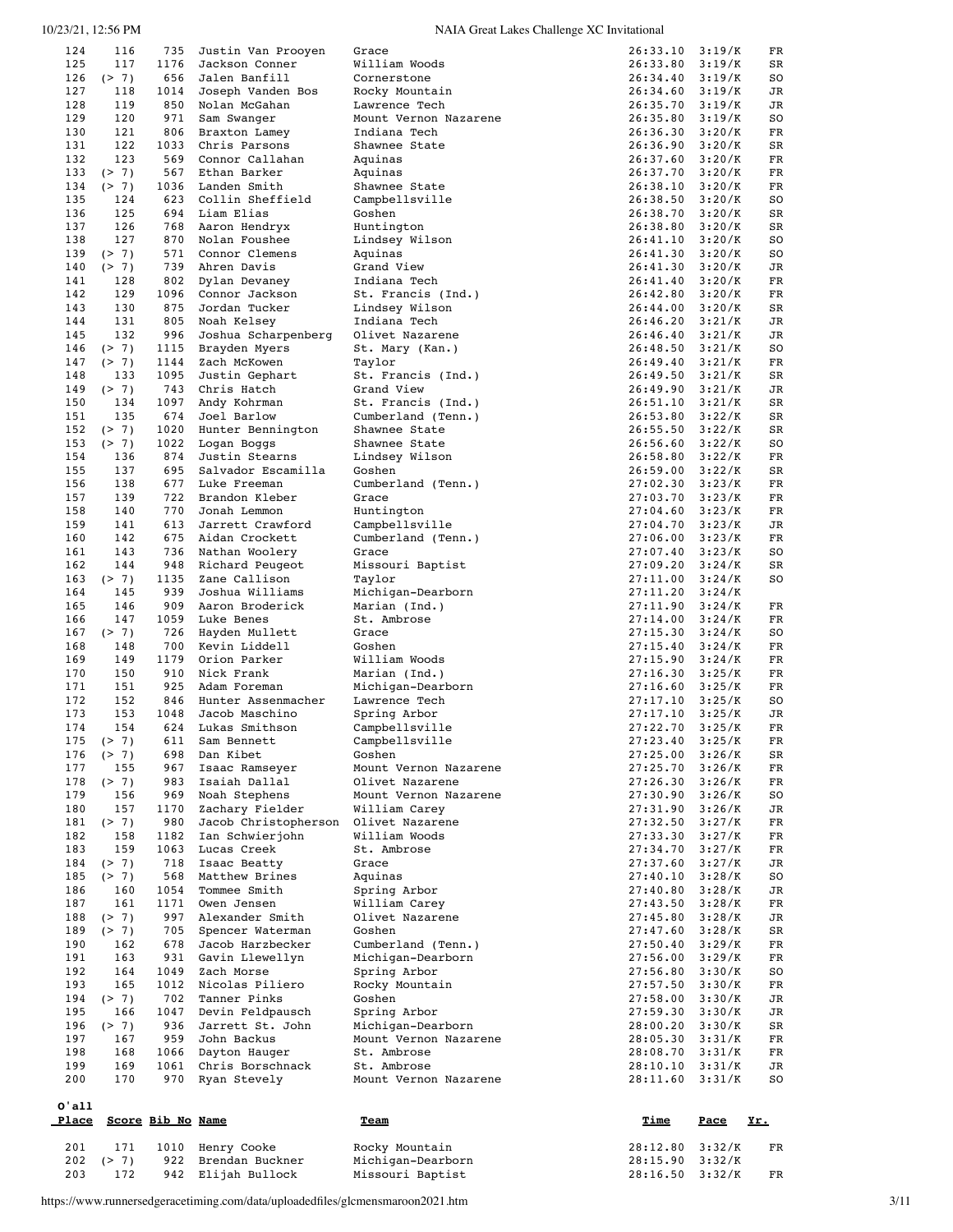#### NAIA Great Lakes Challenge XC Invitational

| 204 | 173   | 853  | Gavin Weber       | Lawrence Tech         | 28:16.90 | 3:32/K | FR          |
|-----|-------|------|-------------------|-----------------------|----------|--------|-------------|
| 205 | (2 7) | 627  | Aiden Tucker      | Campbellsville        | 28:17.70 | 3:32/K | <b>FR</b>   |
| 206 | (2 7) | 964  | Evan Hodkinson    | Mount Vernon Nazarene | 28:18.20 | 3:32/K | FR          |
| 207 | 174   | 804  | Elliott Hughes    | Indiana Tech          | 28:20.20 | 3:33/K | FR          |
| 208 | 175   | 869  | Nick Cummins      | Lindsey Wilson        | 28:22.00 | 3:33/K | $_{\rm FR}$ |
| 209 | 176   | 943  | Jordan Crawford   | Missouri Baptist      | 28:23.70 | 3:33/K | SR          |
| 210 | (2 7) | 961  | Cameron Cearns    | Mount Vernon Nazarene | 28:29.20 | 3:34/K | $_{\rm FR}$ |
| 211 | (2 7) | 729  | Jose Ouinones     | Grace                 | 28:31.00 | 3:34/K | ${\rm FR}$  |
| 212 | (2 7) | 1046 | Tremaine Brown    | Spring Arbor          | 28:34.30 | 3:34/K | ${\rm FR}$  |
| 213 | (2 7) | 968  | Clay Reynolds     | Mount Vernon Nazarene | 28:39.00 | 3:35/K | ${\rm FR}$  |
| 214 | 177   | 941  | Alex Ahrens       | Missouri Baptist      | 28:41.70 | 3:35/K | <b>JR</b>   |
| 215 | 178   | 1101 | Devin Schmenk     | St. Francis (Ind.)    | 28:42.10 | 3:35/K | <b>JR</b>   |
| 216 | (2 7) | 1062 | Kale Cartee       | St. Ambrose           | 28:42.40 | 3:35/K | FR          |
| 217 | (2 7) | 926  | Will Hengy        | Michigan-Dearborn     | 28:47.10 | 3:36/K |             |
| 218 | 179   | 1090 | Tyson Agnew       | St. Francis (Ind.)    | 28:48.20 | 3:36/K | $_{\rm SR}$ |
| 219 | 180   | 915  | Drew Holok        | Marian (Ind.)         | 28:48.40 | 3:36/K | <b>JR</b>   |
| 220 | (2 7) | 1100 | Henry Myers       | St. Francis (Ind.)    | 28:52.80 | 3:37/K | $_{\rm FR}$ |
| 221 | (2 7) | 914  | Ben Hochgesang    | Marian (Ind.)         | 28:53.60 | 3:37/K | $_{\rm FR}$ |
| 222 | (2 7) | 766  | Justin Edwards    | Huntington            | 28:55.00 | 3:37/K | $_{\rm SR}$ |
| 223 | 181   | 1181 | Dustin Russell    | William Woods         | 28:56.30 | 3:37/K | $_{\rm FR}$ |
| 224 | (2 7) | 918  | Jacob Oppy        | Marian (Ind.)         | 29:03.80 | 3:38/K | $_{\rm SR}$ |
| 225 | 182   | 1013 | Ouinlan Stewart   | Rocky Mountain        | 29:06.70 | 3:38/K | SO          |
| 226 | 183   | 854  | Evan Wheeler      | Lawrence Tech         | 29:14.30 | 3:39/K | $_{\rm FR}$ |
| 227 | (2 7) | 1099 | Cobin Moriarity   | St. Francis (Ind.)    | 29:25.80 | 3:41/K | $_{\rm FR}$ |
| 228 | 184   | 845  | Nathan Alton      | Lawrence Tech         | 29:27.60 | 3:41/K | SO          |
| 229 | 185   | 851  | Noah Rodriquez    | Lawrence Tech         | 29:29.60 | 3:41/K | SO          |
| 230 | (2 7) | 1057 | Tommy Ashby       | St. Ambrose           | 29:49.70 | 3:44/K | FR          |
| 231 | (2 7) | 808  | James Sottosanto  | Indiana Tech          | 29:59.20 | 3:45/K | <b>SO</b>   |
| 232 | (2 7) | 865  | Noah Brown        | Lindsey Wilson        | 30:06.30 | 3:46/K | <b>SR</b>   |
| 233 | 186   | 676  | Andrew Cullins    | Cumberland (Tenn.)    | 30:18.60 | 3:47/K | FR          |
| 234 | (2 7) | 868  | Jace Cowman       | Lindsey Wilson        | 30:21.80 | 3:48/K | FR          |
| 235 | (2 7) | 876  | Harley Waters     | Lindsey Wilson        | 30:24.50 | 3:48/K | SR          |
| 236 | (2 7) | 1051 | Charles Newburry  | Spring Arbor          | 30:38.00 | 3:50/K | FR          |
| 237 | (2 7) | 763  | Riley Brand       | Huntington            | 31:32.80 | 3:57/K | FR          |
| 238 | (2 7) | 762  | Paul Bickel       | Huntington            | 31:56.10 | 4:00/K | JR          |
| 239 | (2 7) | 946  | Christian Kafoury | Missouri Baptist      | 32:00.60 | 4:00/K | <b>JR</b>   |
|     |       |      |                   |                       |          |        |             |

<span id="page-3-0"></span>[Top](#page-0-1)

# **Team Summary Report - Men**

## **Men 8K - Maroon**

## **All Teams**

|                                                 | Top <sub>5</sub> |                | ------- Finishers ------- |  |                       |                |  |  |  |
|-------------------------------------------------|------------------|----------------|---------------------------|--|-----------------------|----------------|--|--|--|
| Place Team                                      | Places           |                | $1$ 2 3 4 5 6* 7*         |  |                       |                |  |  |  |
| 1 St. Francis (Ill.)<br>Top 5 Times: 2:04:31.80 | 92               |                | 6 13 22 23 28 36 45       |  |                       |                |  |  |  |
| 2 St. Mary (Kan.)<br>Top 5 Times: 2:04:38.70    | 101              | $\mathbf{3}$   |                           |  | 4 24 26 44 63 65      |                |  |  |  |
| 3 Indiana Wesleyan<br>Top 5 Times: 2:05:04.20   | 113              |                | 16 17 21 25 34 51 64      |  |                       |                |  |  |  |
| 4 Taylor<br>Top 5 Times: 2:05:30.30             | 153              | $\overline{2}$ | 8                         |  | 9 43 91 94 98         |                |  |  |  |
| 5 Huntington<br>Top 5 Times: 2:05:34.70         | 154              | $\mathbf{1}$   |                           |  | 10 19 42 82 126 140   |                |  |  |  |
| 6 Cornerstone<br>Top 5 Times: 2:06:52.70        | 189              |                | 18 20 46 49 56 61 99      |  |                       |                |  |  |  |
| 7 Shawnee State<br>Top 5 Times: 2:08:00.00      | 259              |                | 15 33 48 71 92 111 122    |  |                       |                |  |  |  |
| 8 Grand View<br>Top 5 Times: 2:08:43.90         | 287              |                | 14 53 59 80 81 95 97      |  |                       |                |  |  |  |
| 9 Olivet Nazarene<br>Top 5 Times: 2:09:27.00    | 317              |                | 38 60 62 69 88 96 132     |  |                       |                |  |  |  |
| 10 Grace<br>Top 5 Times: 2:09:01.70             | 340              | 5.             |                           |  | 40 67 112 116 139 143 |                |  |  |  |
| 11 Aquinas                                      | 363              |                | 52 58 76                  |  |                       | 77 100 102 123 |  |  |  |

https://www.runnersedgeracetiming.com/data/uploadedfiles/glcmensmaroon2021.htm 4/11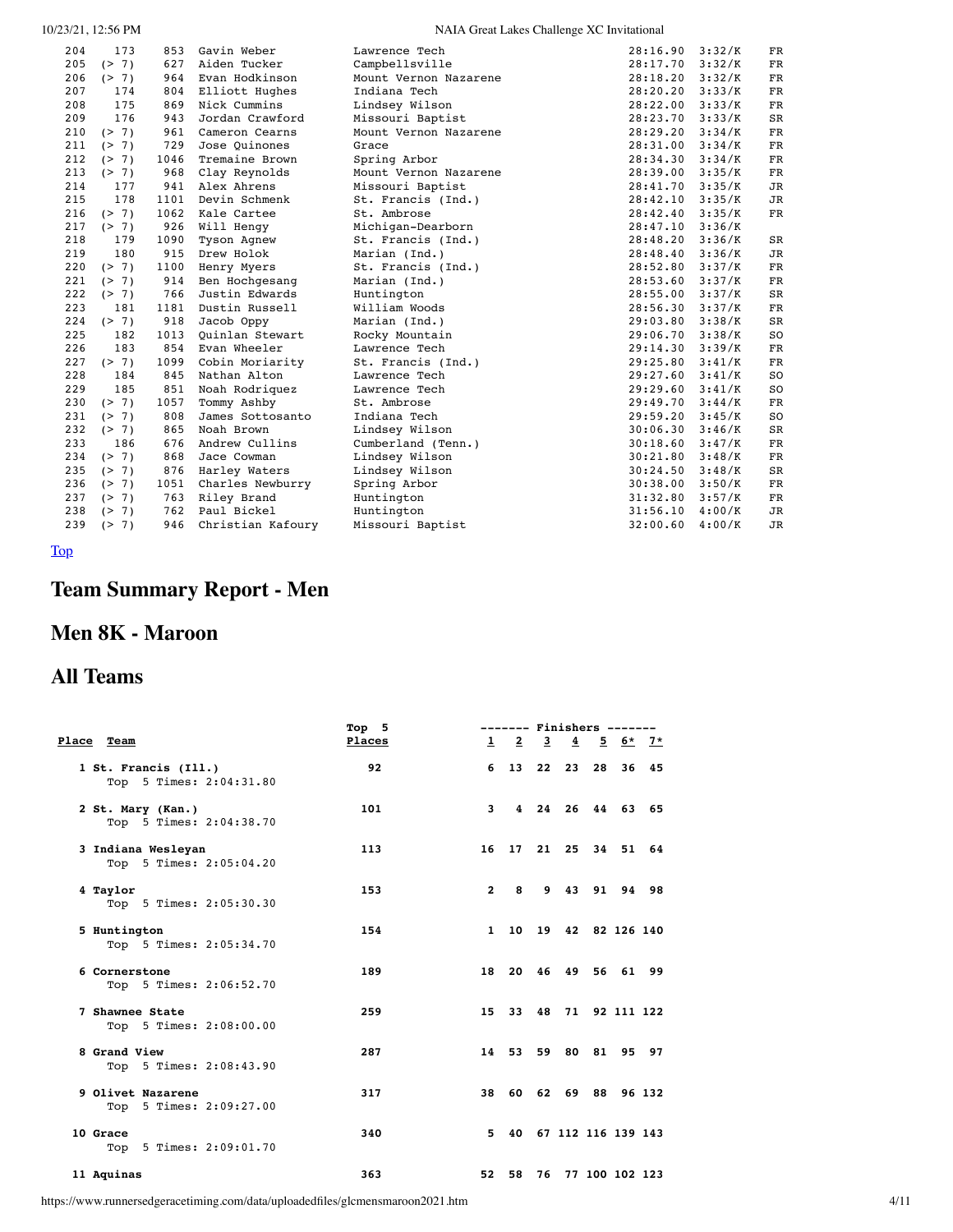| 10/23/21, 12:56 PM                                  |             | NAIA Great Lakes Challenge XC Invitational |                            |                |                        |  |
|-----------------------------------------------------|-------------|--------------------------------------------|----------------------------|----------------|------------------------|--|
| Top 5 Times: 2:10:07.30                             |             |                                            |                            |                |                        |  |
| 12 Marian (Ind.)<br>Top 5 Times: 2:10:11.60         | 379         | 30                                         |                            |                | 47 55 101 146 150 180  |  |
| 13 Goshen<br>Top 5 Times: 2:09:59.80                | 404         | $\mathbf{7}$                               | 75                         |                | 90 107 125 137 148     |  |
| 14 William Carey<br>Top 5 Times: 2:10:53.90         | 430         | 12                                         | 68                         | 79 114 157 161 |                        |  |
| 15 Lindsey Wilson<br>Top 5 Times: 2:11:05.60        | 450         | 50                                         | 54                         |                | 89 127 130 136 175     |  |
| 16 Michigan-Dearborn<br>Top 5 Times: 2:11:28.20     | 461         | 41                                         |                            |                | 78 93 104 145 151 163  |  |
| 17 Campbellsville<br>Top 5 Times: 2:11:10.00        | 464         | 35                                         |                            |                | 86 106 113 124 141 154 |  |
| 18 Spring Arbor<br>Top 5 Times: 2:12:16.40          | 486         | 31                                         | 57                         |                | 85 153 160 164 166     |  |
| 19 St. Francis (Ind.)<br>Top 5 Times: 2:11:42.60    | 501         | 32                                         |                            |                | 73 129 133 134 178 179 |  |
| 20 Cumberland (Tenn.)<br>Top 5 Times: 2:12:12.00    | 516         | 27                                         |                            |                | 74 135 138 142 162 186 |  |
| 21 St. Ambrose<br>Top 5 Times: 2:12:36.50           | 525         | 29                                         |                            |                | 87 103 147 159 168 169 |  |
| 22 Indiana Tech<br>Top 5 Times: 2:12:20.00          | 546         |                                            | 72 110 115 121 128 131 174 |                |                        |  |
| 23 Rocky Mountain<br>Top 5 Times: 2:13:39.20        | 548         |                                            | 11 83 118 165 171 182      |                |                        |  |
| 24 Missouri Baptist<br>Top 5 Times: 2:13:50.30      | 568         |                                            | 39 105 108 144 172 176 177 |                |                        |  |
| 25 William Woods<br>Top 5 Times: 2:13:30.40         | 574         |                                            | 66 84 117 149 158 181      |                |                        |  |
| 26 Mount Vernon Nazarene<br>Top 5 Times: 2:13:59.50 | 610         |                                            | 70 109 120 155 156 167 170 |                |                        |  |
| 27 Lawrence Tech<br>Top 5 Times: 2:16:50.80         | 664         |                                            | 37 119 152 173 183 184 185 |                |                        |  |
| Inc. Ohio Christian<br>Top 5 Times:                 | 1 finishers |                                            |                            |                |                        |  |

#### <span id="page-4-0"></span>[Top](#page-0-1)

## **Detail Team Results - Men**

## **Men 8K - Maroon**

## **All Teams**

## **St. Francis (Ill.) Finish Position - 1**

| Team Score (places): 92 Team Score (times): 2:04:31.80 Average Time: 24:54.40 |  |  |  |
|-------------------------------------------------------------------------------|--|--|--|
|                                                                               |  |  |  |

|    |                   |                 |                | Overall   | Cum.  |          | Cum.       | Time        |
|----|-------------------|-----------------|----------------|-----------|-------|----------|------------|-------------|
|    | Place Bib No Name |                 | <u>Yr. </u>    | Place     | Place | Time     | Time       | <b>Back</b> |
|    | 1085              | Omar Paramo     | <b>JR</b>      | 6         | 6     | 24:38.60 | 24:38.60   | 0:00.00     |
| 2  | 1088              | Oscar Tejeda    | <b>JR</b>      | 13        | 19    | 24:47.50 | 49:26.10   | 0:08.90     |
| 3  | 1083              | Carlos Martinez | <b>JR</b>      | 22        | 41    | 24:56.50 | 1:14:22.60 | 0:17.90     |
| 4  | 1074              | Caleb Bolus     | S <sub>O</sub> | 23        | 64    | 24:59.70 | 1:39:22.20 | 0:21.10     |
| 5. | 1080              | Jordan Freese   | S <sub>O</sub> | 28        | 92    | 25:09.60 | 2:04:31.80 | 0:31.00     |
| 6  | 1086              | Michael Reif    | FR             | 36        | 128   | 25:21.80 | 2:29:53.60 | 0:43.30     |
|    | 1077              | Mark Dames      | S <sub>O</sub> | 45        | 173   | 25:32.60 | 2:55:26.10 | 0:54.00     |
| 8  | 1081              | Noah Friske     | S <sub>O</sub> | More Than |       | 25:38.60 | 3:21:04.70 | 1:00.00     |
| 9  | 1084              | Pedro Ocampo    | S <sub>O</sub> | More Than |       | 25:47.60 | 3:46:52.30 | 1:09.10     |
| 10 | 1089              | Timothy Wade    | S <sub>O</sub> | More Than |       | 26:14.20 | 4:13:06.50 | 1:35.60     |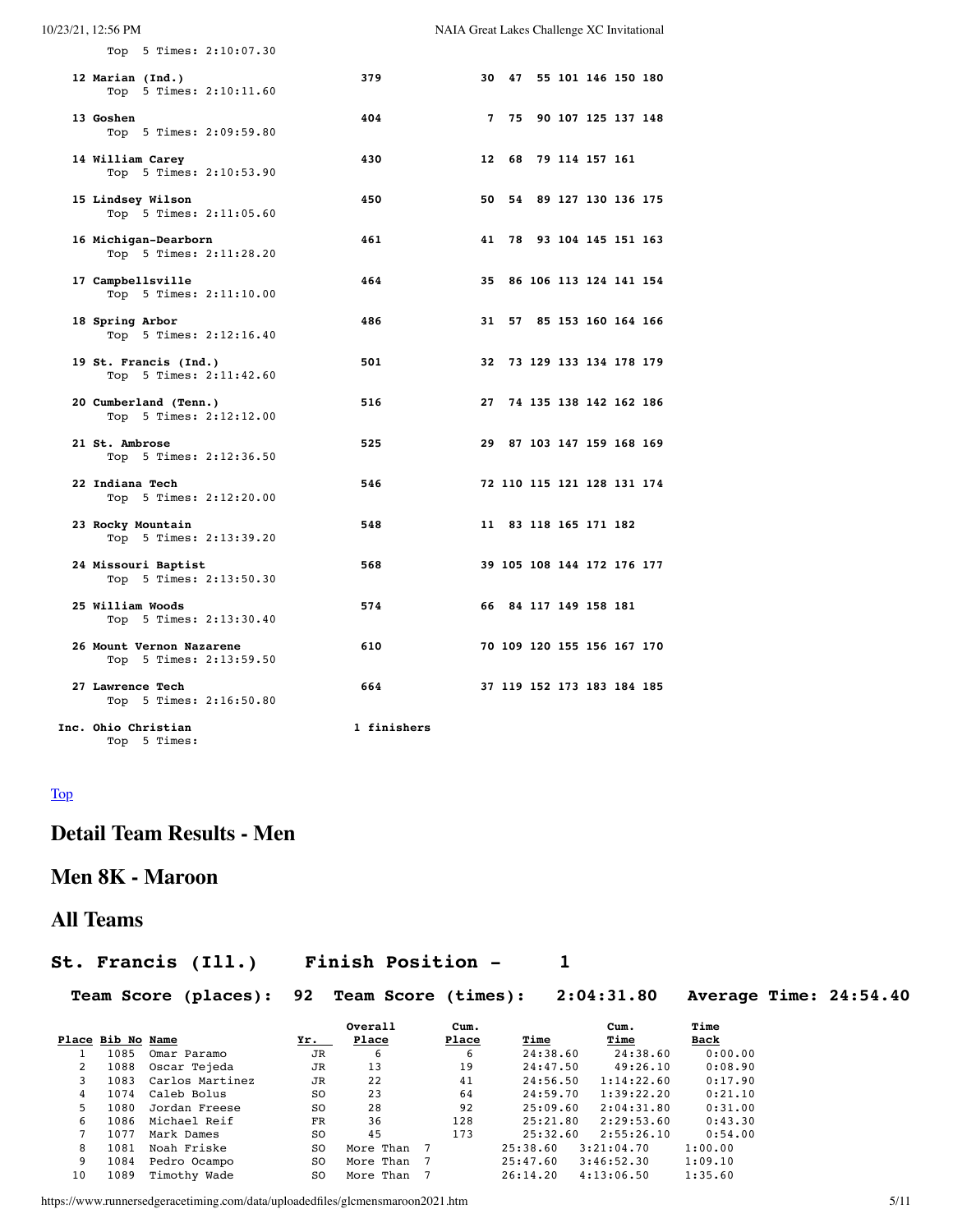#### **St. Mary (Kan.) Finish Position - 2**

**Team Score (places): 101 Team Score (times): 2:04:38.70 Average Time: 24:55.80**

|             |                   |                  |           | Overall   | Cum.  |          | Cum.       | Time    |
|-------------|-------------------|------------------|-----------|-----------|-------|----------|------------|---------|
|             | Place Bib No Name |                  | Yr.       | Place     | Place | Time     | Time       | Back    |
|             | 1106              | Johnathan Bowen  | <b>SR</b> | 3         | 3     | 24:25.20 | 24:25.20   | 0:00.00 |
| $2^{\circ}$ | 1120              | Luke Skinner     | SR        | 4         |       | 24:29.20 | 48:54.40   | 0:04.00 |
| 3           | 1125              | Eric Vazquez     | <b>SR</b> | 24        | 31    | 25:04.00 | 1:13:58.40 | 0:38.80 |
| 4           | 1114              | Brig Merritt     | JR        | 26        | 57    | 25:07.80 | 1:39:06.20 | 0:42.60 |
| 5.          | 1121              | Jared Stark      | SR        | 44        | 101   | 25:32.60 | 2:04:38.70 | 1:07.40 |
| 6           | 1119              | Elvis Rojas-King | SO.       | 63        | 164   | 25:56.00 | 2:30:34.60 | 1:30.80 |
|             | 1112              | Ryan Heline      | FR        | 65        | 229   | 25:56.90 | 2:56:31.40 | 1:31.70 |
| 8           | 1105              | Aj Bohon         | SO.       | More Than |       | 26:18.50 | 3:22:49.90 | 1:53.30 |
| 9           | 1116              | Liam Neidig      | <b>FR</b> | More Than |       | 26:31.30 | 3:49:21.10 | 2:06.10 |
| 10          | 1115              | Brayden Myers    | SO.       | More Than |       | 26:48.50 | 4:16:09.60 | 2:23.30 |

#### **Indiana Wesleyan Finish Position - 3**

**Team Score (places): 113 Team Score (times): 2:05:04.20 Average Time: 25:00.90**

|   | Place Bib No Name |                 | Yr.       | Overall<br>Place | Cum.<br>Place | Time     | Cum.<br>Time | Time<br>Back |
|---|-------------------|-----------------|-----------|------------------|---------------|----------|--------------|--------------|
|   | 838               | Landon Wakeman  | SO.       | 16               | 16            | 24:51.40 | 24:51.40     | 0:00.00      |
|   | 826               | Eli Fullerton   | FR        | 17               | 33            | 24:52.30 | 49:43.60     | 0:01.00      |
| 3 | 837               | Braden Vernot   | FR        | 21               | 54            | 24:55.90 | 1:14:39.50   | 0:04.60      |
|   | 831               | Steven Ott      | <b>SR</b> | 25               | 79            | 25:04.80 | 1:39:44.20   | 0:13.50      |
| 5 | 835               | Matthew Ruppert | <b>SR</b> | 34               | 113           | 25:20.10 | 2:05:04.20   | 0:28.70      |
| 6 | 830               | Ben Neideck     | S0        | 51               | 164           | 25:42.60 | 2:30:46.80   | 0:51.30      |
|   | 824               | Raffi Frv       | S0        | 64               | 228           | 25:56.60 | 2:56:43.40   | 1:05.30      |

#### **Taylor Finish Position - 4**

**Team Score (places): 153 Team Score (times): 2:05:30.30 Average Time: 25:06.10**

|    |                   |                     |           | Overall   | Cum.  |          | Cum.       | Time    |
|----|-------------------|---------------------|-----------|-----------|-------|----------|------------|---------|
|    | Place Bib No Name |                     | Yr.       | Place     | Place | Time     | Time       | Back    |
|    | 1138              | Daniel Gerber       | <b>SR</b> | 2         | 2     | 24:23.90 | 24:23.90   | 0:00.00 |
|    | 1141              | Alex Helmuth        | SR        | 8         | 10    | 24:39.40 | 49:03.20   | 0:15.60 |
| 3  | 1151              | Derek Van Prooyen   | <b>SR</b> | 9         | 19    | 24:41.60 | 1:13:44.80 | 0:17.70 |
| 4  | 1152              | Connor White        | <b>SR</b> | 43        | 62    | 25:32.30 | 1:39:17.00 | 1:08.50 |
| 5  | 1137              | Ben Eiffert         | SO.       | 91        | 153   | 26:13.30 | 2:05:30.30 | 1:49.40 |
| 6  | 1140              | Joshua Harden       | JR        | 94        | 247   | 26:15.60 | 2:31:45.90 | 1:51.80 |
|    | 1150              | Nathan Streitmatter | <b>JR</b> | 98        | 345   | 26:22.40 | 2:58:08.30 | 1:58.60 |
| 8  | 1142              | Zach Hoekstra       | <b>SR</b> | More Than |       | 26:24.10 | 3:24:32.30 | 2:00.20 |
| 9  | 1144              | Zach McKowen        | <b>FR</b> | More Than |       | 26:49.40 | 3:51:21.70 | 2:25.60 |
| 10 | 1135              | Zane Callison       | SO.       | More Than |       | 27:11.00 | 4:18:32.60 | 2:47.10 |

#### **Huntington Finish Position - 5**

**Team Score (places): 154 Team Score (times): 2:05:34.70 Average Time: 25:07.00**

|    |                   |                   |           | Overall   | Cum.  |          | Cum.       | Time    |
|----|-------------------|-------------------|-----------|-----------|-------|----------|------------|---------|
|    | Place Bib No Name |                   | Yr.       | Place     | Place | Time     | Time       | Back    |
|    | 772               | Haile Stutzman    | JR        |           |       | 24:16.20 | 24:16.20   | 0:00.00 |
| 2  | 773               | Kent Yoder        | JR        | 10        | 11    | 24:43.30 | 48:59.40   | 0:27.20 |
| 3  | 764               | Elijah Chesterman | SR        | 19        | 30    | 24:55.60 | 1:13:55.00 | 0:39.50 |
| 4  | 771               | Austin Liepe      | SO.       | 42        | 72    | 25:32.00 | 1:39:26.90 | 1:15.90 |
| 5. | 767               | Reece Gibson      | SO.       | 82        | 154   | 26:07.80 | 2:05:34.70 | 1:51.70 |
| 6  | 768               | Aaron Hendryx     | SR        | 126       | 280   | 26:38.80 | 2:32:13.50 | 2:22.70 |
|    | 770               | Jonah Lemmon      | FR        | 140       | 420   | 27:04.60 | 2:59:18.10 | 2:48.50 |
| 8  | 766               | Justin Edwards    | SR        | More Than |       | 28:55.00 | 3:28:13.00 | 4:38.80 |
| 9  | 763               | Riley Brand       | <b>FR</b> | More Than |       | 31:32.80 | 3:59:45.70 | 7:16.70 |
| 10 | 762               | Paul Bickel       | JR        | More Than |       | 31:56.10 | 4:31:41.80 | 7:40.00 |

#### **Cornerstone Finish Position - 6**

**Team Score (places): 189 Team Score (times): 2:06:52.70 Average Time: 25:22.60**

|   |                   |                   |     | Overall | Cum.  |          | Cum.       | Time    |
|---|-------------------|-------------------|-----|---------|-------|----------|------------|---------|
|   | Place Bib No Name |                   | Yr. | Place   | Place | Time     | Time       | Back    |
|   | 667               | Luke Pohl         | SO. | 18      | 18    | 24:54.30 | 24:54.30   | 0:00.00 |
|   | 659               | Colten Covington  | SO. | 20      | 38    | 24:55.80 | 49:50.00   | 0:01.50 |
|   | 664               | Luke Koopman      | JR  | 46      | 84    | 25:34.10 | 1:15:24.10 | 0:39.90 |
|   | 670               | Carter Vandermeer | FR  | 49      | 133   | 25:39.60 | 1:41:03.70 | 0:45.40 |
|   | 661               | Grant Gayan       | SR  | 56      | 189   | 25:49.10 | 2:06:52.70 | 0:54.80 |
| 6 | 669               | Jamin Thompson    | FR  | 61      | 250   | 25:55.60 | 2:32:48.20 | 1:01.30 |
|   | 672               | Nate Vruggink     | SO. | 99      | 349   | 26:22.40 | 2:59:10.60 | 1:28.20 |

https://www.runnersedgeracetiming.com/data/uploadedfiles/glcmensmaroon2021.htm 6/11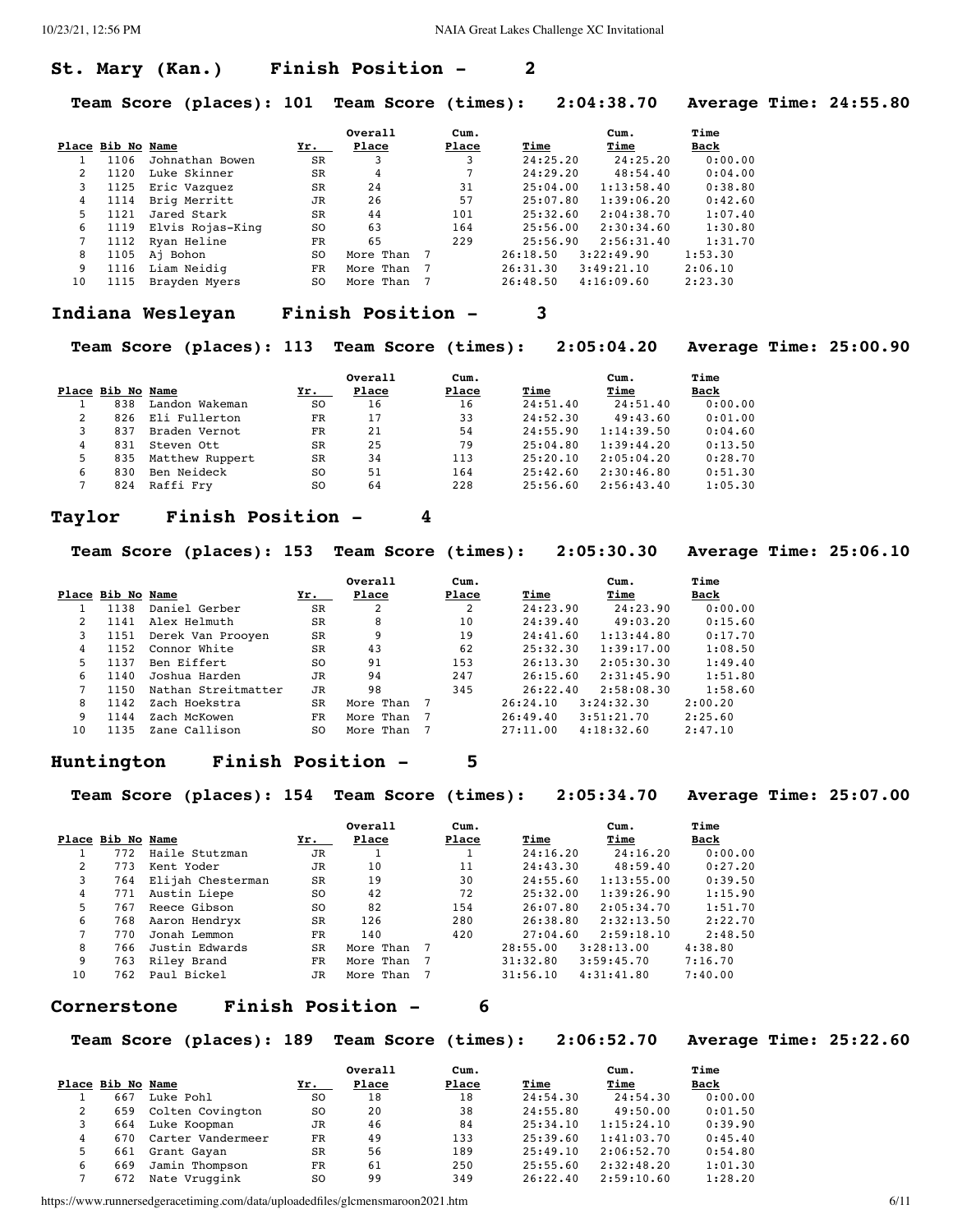| NAIA Great Lakes Challenge XC Invitational |
|--------------------------------------------|
|--------------------------------------------|

|  | 8 658 Logan Churchill    | FR More Than 7 |  | 26:23.80 3:25:34.40 | 1:29.50 |
|--|--------------------------|----------------|--|---------------------|---------|
|  | 9     656  Jalen Banfill | SO More Than 7 |  | 26:34.40 3:52:08.70 | 1:40.10 |

#### **Shawnee State Finish Position - 7**

**Team Score (places): 259 Team Score (times): 2:08:00.00 Average Time: 25:36.00**

|    |                   |                   |                | Overall   | Cum.  |          | Cum.       | Time    |
|----|-------------------|-------------------|----------------|-----------|-------|----------|------------|---------|
|    | Place Bib No Name |                   | Yr.            | Place     | Place | Time     | Time       | Back    |
|    | 1027              | Hunter Hoover     | SR             | 15        | 15    | 24:51.10 | 24:51.10   | 0:00.00 |
| 2  | 1034              | Jonah Phillips    | SO.            | 33        | 48    | 25:19.60 | 50:10.70   | 0:28.60 |
| 3  | 1029              | Aiden Kammler     | SO.            | 48        | 96    | 25:35.50 | 1:15:46.20 | 0:44.50 |
| 4  | 1031              | Alex Morris       | FR             | 71        | 167   | 26:00.20 | 1:41:46.40 | 1:09.20 |
| 5  | 1032              | Jacob Nichols     | <b>JR</b>      | 92        | 259   | 26:13.60 | 2:08:00.00 | 1:22.50 |
| 6  | 1028              | Aiden Judd        | FR             | 111       | 370   | 26:30.30 | 2:34:30.20 | 1:39.20 |
|    | 1033              | Chris Parsons     | <b>SR</b>      | 122       | 492   | 26:36.90 | 3:01:07.10 | 1:45.80 |
| 8  | 1036              | Landen Smith      | FR             | More Than |       | 26:38.10 | 3:27:45.20 | 1:47.10 |
| 9  | 1020              | Hunter Bennington | SR             | More Than |       | 26:55.50 | 3:54:40.60 | 2:04.40 |
| 10 | 1022              | Logan Boggs       | S <sub>O</sub> | More Than |       | 26:56.60 | 4:21:37.20 | 2:05.50 |

#### **Grand View Finish Position - 8**

**Team Score (places): 287 Team Score (times): 2:08:43.90 Average Time: 25:44.80**

|                |                   |                 |           | Overall   | Cum.  |          | Cum.       | Time        |
|----------------|-------------------|-----------------|-----------|-----------|-------|----------|------------|-------------|
|                | Place Bib No Name |                 | Yr.       | Place     | Place | Time     | Time       | <u>Back</u> |
|                | 737               | Trevor Albert   | <b>SR</b> | 14        | 14    | 24:50.70 | 24:50.70   | 0:00.00     |
| $\mathfrak{D}$ | 754               | Isaiah Wittrock | JR        | 53        | 67    | 25:45.70 | 50:36.40   | 0:55.00     |
| 3              | 747               | Sam Mickelson   | SO.       | 59        | 126   | 25:53.80 | 1:16:30.20 | 1:03.10     |
| 4              | 750               | Tony Rodriguez  | SO.       | 80        | 206   | 26:06.90 | 1:42:37.00 | 1:16.20     |
| 5              | 751               | Stevie Salas    | FR        | 81        | 287   | 26:06.90 | 2:08:43.90 | 1:16.30     |
| 6              | 744               | Ben Huftalin    | SR        | 95        | 382   | 26:17.60 | 2:35:01.50 | 1:26.90     |
|                | 749               | Jalen Petersen  | SO.       | 97        | 479   | 26:21.90 | 3:01:23.30 | 1:31.20     |
| 8              | 739               | Ahren Davis     | JR        | More Than |       | 26:41.30 | 3:28:04.60 | 1:50.60     |
| 9              | 743               | Chris Hatch     | JR        | More Than |       | 26:49.90 | 3:54:54.40 | 1:59.20     |

#### **Olivet Nazarene Finish Position - 9**

**Team Score (places): 317 Team Score (times): 2:09:27.00 Average Time: 25:53.40**

|    |                   |                      |           | Overall   | Cum.  |          | Cum.       | Time        |
|----|-------------------|----------------------|-----------|-----------|-------|----------|------------|-------------|
|    | Place Bib No Name |                      | Yr.       | Place     | Place | Time     | Time       | <b>Back</b> |
|    | 999               | Taylor Vallangeon    | SO.       | 38        | 38    | 25:27.40 | 25:27.40   | 0:00.00     |
| 2  | 982               | Hayden Colclasure    | FR        | 60        | 98    | 25:54.40 | 51:21.80   | 0:27.10     |
|    | 979               | Boston Brooks        | FR        | 62        | 160   | 25:55.80 | 1:17:17.50 | 0:28.40     |
| 4  | 989               | Nate Mayo            | JR        | 69        | 229   | 25:57.60 | 1:43:15.10 | 0:30.30     |
| 5  | 990               | Andrew Morgan        | SR        | 88        | 317   | 26:12.00 | 2:09:27.00 | 0:44.70     |
| 6  | 995               | Enrique Romo         | SO.       | 96        | 413   | 26:18.60 | 2:35:45.60 | 0:51.20     |
|    | 996               | Joshua Scharpenberg  | <b>JR</b> | 132       | 545   | 26:46.40 | 3:02:31.90 | 1:19.10     |
| 8  | 983               | Isaiah Dallal        | FR        | More Than |       | 27:26.30 | 3:29:58.20 | 1:59.00     |
| 9  | 980               | Jacob Christopherson | FR        | More Than |       | 27:32.50 | 3:57:30.70 | 2:05.10     |
| 10 | 997               | Alexander Smith      | JR        | More Than |       | 27:45.80 | 4:25:16.40 | 2:18.50     |

#### **Grace Finish Position - 10**

**Team Score (places): 340 Team Score (times): 2:09:01.70 Average Time: 25:48.40**

|    |                   |                      |     | Overall   | Cum.  |          | Cum.       | Time    |
|----|-------------------|----------------------|-----|-----------|-------|----------|------------|---------|
|    | Place Bib No Name |                      | Yr. | Place     | Place | Time     | Time       | Back    |
|    | 720               | Bryan Hernandez-Rios | JR  | 5         | 5     | 24:30.20 | 24:30.20   | 0:00.00 |
| 2  | 724               | Dimitri Margaritidis | JR  | 40        | 45    | 25:30.30 | 50:00.50   | 1:00.10 |
|    | 730               | Logan Rufenacht      | JR  | 67        | 112   | 25:57.50 | 1:15:57.90 | 1:27.30 |
| 4  | 719               | Macallister Cheek    | SO. | 112       | 224   | 26:30.70 | 1:42:28.60 | 2:00.50 |
| 5. | 735               | Justin Van Prooyen   | FR  | 116       | 340   | 26:33.10 | 2:09:01.70 | 2:02.90 |
| 6  | 722               | Brandon Kleber       | FR  | 139       | 479   | 27:03.70 | 2:36:05.30 | 2:33.50 |
|    | 736               | Nathan Woolery       | SO. | 143       | 622   | 27:07.40 | 3:03:12.70 | 2:37.20 |
| 8  | 726               | Hayden Mullett       | SO. | More Than |       | 27:15.30 | 3:30:27.90 | 2:45.10 |
| 9  | 718               | Isaac Beatty         | JR  | More Than |       | 27:37.60 | 3:58:05.50 | 3:07.40 |
| 10 | 729               | Jose Ouinones        | FR  | More Than |       | 28:31.00 | 4:26:36.40 | 4:00.80 |

#### **Aquinas Finish Position - 11**

**Team Score (places): 363 Team Score (times): 2:10:07.30 Average Time: 26:01.50**

|                   |                  |     | Overall | Cum.  |             | Cum.        | Time        |
|-------------------|------------------|-----|---------|-------|-------------|-------------|-------------|
| Place Bib No Name |                  | Yr. | Place   | Place | <u>Time</u> | <u>Time</u> | <b>Back</b> |
| 576               | Ben Hvlen        | S0  | 52      | 52    | 25:44.50    | 25:44.50    | 0:00.00     |
| 578               | Clayton Jones    | JR  | 58      | 110   | 25:53.40    | 51:37.90    | 0:08.90     |
| 575               | Caleb Hodgkinson | FR  | 76      | 186   | 26:02.40    | 1:17:40.30  | 0:18.00     |

https://www.runnersedgeracetiming.com/data/uploadedfiles/glcmensmaroon2021.htm 7/11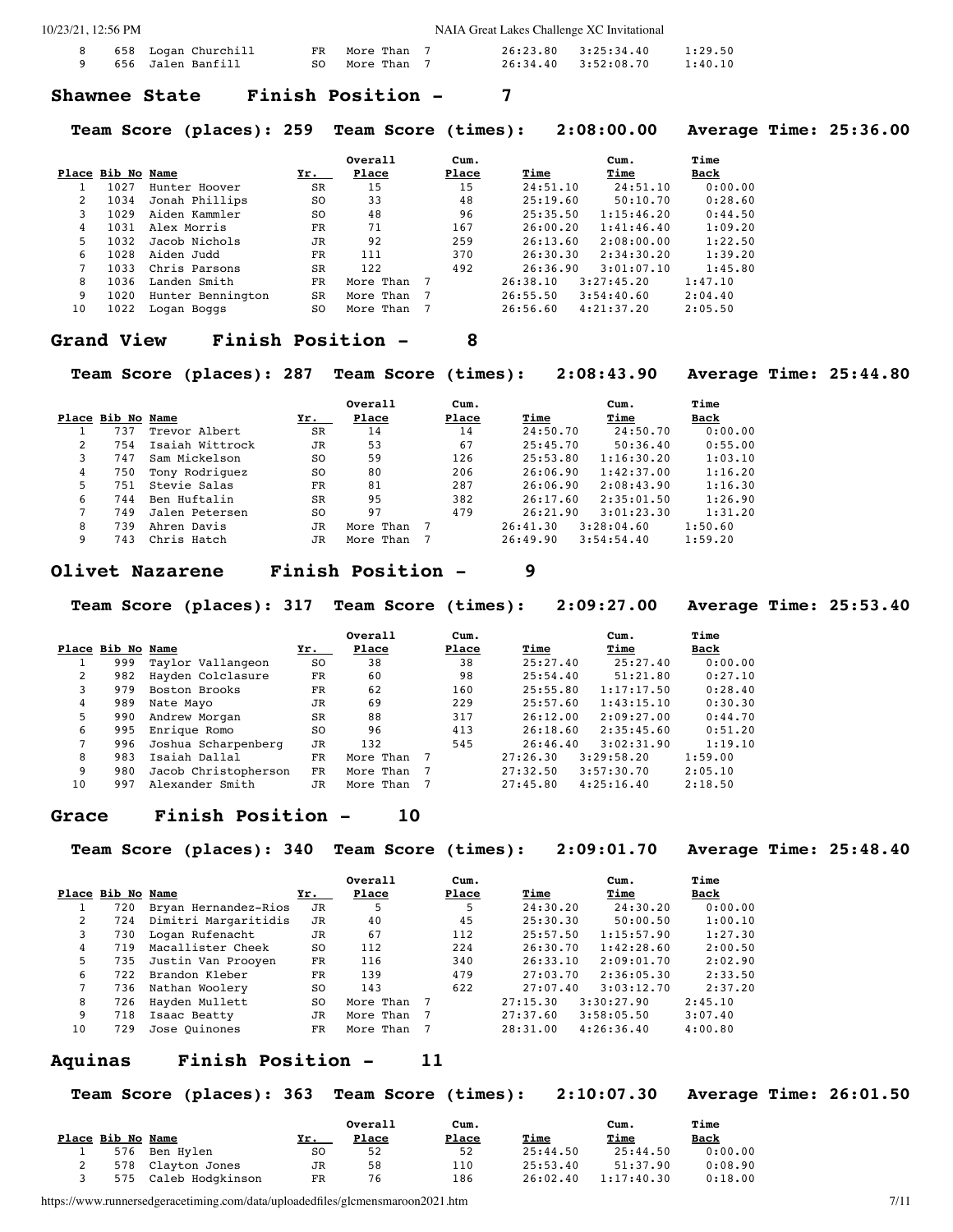| 6  | 586<br>572 | 574 Ben Hardy<br>Matt Schieber<br>Will Finch | FR<br>FR<br>JR | 77<br>100<br>102 | 263<br>363<br>465 | 26:03.40<br>26:23.70<br>26:25.80 | 1:43:43.70<br>2:10:07.30<br>2:36:33.10 | 0:19.00<br>0:39.20<br>0:41.30 |
|----|------------|----------------------------------------------|----------------|------------------|-------------------|----------------------------------|----------------------------------------|-------------------------------|
|    | 569        | Connor Callahan                              | FR             | 123              | 588               | 26:37.60                         | 3:03:10.70                             | 0:53.20                       |
| 8  | 567        | Ethan Barker                                 | FR             | More Than        |                   | 26:37.70                         | 3:29:48.30                             | 0:53.20                       |
| 9  | 571        | Connor Clemens                               | SO.            | More Than        |                   | 26:41.30                         | 3:56:29.50                             | 0:56.80                       |
| 10 | 568        | Matthew Brines                               | SO.            | More Than        |                   | 27:40.10                         | 4:24:09.60                             | 1:55.60                       |

#### **Marian (Ind.) Finish Position - 12**

#### **Team Score (places): 379 Team Score (times): 2:10:11.60 Average Time: 26:02.40**

|   |                   |                 |           | Overall   | Cum.  |          | Cum.       | Time    |
|---|-------------------|-----------------|-----------|-----------|-------|----------|------------|---------|
|   | Place Bib No Name |                 | Yr.       | Place     | Place | Time     | Time       | Back    |
|   | 908               | Joe Barrett     | SO.       | 30        | 30    | 25:12.40 | 25:12.40   | 0:00.00 |
| 2 | 913               | Blake Hipkiss   | SO.       | 47        | 77    | 25:35.20 | 50:47.50   | 0:22.80 |
| 3 | 920               | Sam Stage       | SO.       | 55        | 132   | 25:47.80 | 1:16:35.30 | 0:35.40 |
| 4 | 916               | Kyle Linwanag   | <b>SR</b> | 101       | 233   | 26:24.50 | 1:42:59.80 | 1:12.20 |
| 5 | 909               | Aaron Broderick | <b>FR</b> | 146       | 379   | 27:11.90 | 2:10:11.60 | 1:59.50 |
| 6 | 910               | Nick Frank      | FR        | 150       | 529   | 27:16.30 | 2:37:27.80 | 2:03.90 |
|   | 915               | Drew Holok      | JR        | 180       | 709   | 28:48.40 | 3:06:16.10 | 3:36.00 |
| 8 | 914               | Ben Hochgesang  | FR        | More Than |       | 28:53.60 | 3:35:09.70 | 3:41.20 |
| 9 | 918               | Jacob Oppy      | <b>SR</b> | More Than |       | 29:03.80 | 4:04:13.40 | 3:51.40 |

#### **Goshen Finish Position - 13**

**Team Score (places): 404 Team Score (times): 2:09:59.80 Average Time: 26:00.00**

|    |                   |                    |           | Overall   | Cum.  |          | Cum.       | Time    |
|----|-------------------|--------------------|-----------|-----------|-------|----------|------------|---------|
|    | Place Bib No Name |                    | Yr.       | Place     | Place | Time     | Time       | Back    |
|    | 697               | Nelson Kemboi      | SO.       |           |       | 24:38.60 | 24:38.60   | 0:00.00 |
| 2  | 703               | Jackson Steinmetz  | JR        | 75        | 82    | 26:01.40 | 50:40.00   | 1:22.80 |
| 3  | 696               | Jordan Garlinger   | FR.       | 90        | 172   | 26:13.30 | 1:16:53.30 | 1:34.70 |
| 4  | 704               | Manny Villanueva   | SO.       | 107       | 279   | 26:27.90 | 1:43:21.10 | 1:49.30 |
| 5  | 694               | Liam Elias         | <b>SR</b> | 125       | 404   | 26:38.70 | 2:09:59.80 | 2:00.10 |
| 6  | 695               | Salvador Escamilla | SR        | 137       | 541   | 26:59.00 | 2:36:58.80 | 2:20.40 |
|    | 700               | Kevin Liddell      | FR        | 148       | 689   | 27:15.40 | 3:04:14.10 | 2:36.80 |
| 8  | 698               | Dan Kibet          | SR        | More Than |       | 27:25.00 | 3:31:39.00 | 2:46.40 |
| 9  | 705               | Spencer Waterman   | SR        | More Than |       | 27:47.60 | 3:59:26.50 | 3:09.00 |
| 10 | 702               | Tanner Pinks       | JR        | More Than |       | 27:58.00 | 4:27:24.50 | 3:19.40 |

#### **William Carey Finish Position - 14**

**Team Score (places): 430 Team Score (times): 2:10:53.90 Average Time: 26:10.80**

| Place Bib No Name |                 | Yr.       | Overall<br>Place | Cum.<br>Place | Time     | Cum.<br>Time | Time<br>Back |
|-------------------|-----------------|-----------|------------------|---------------|----------|--------------|--------------|
| 1174              | Thabo Viti      | <b>FR</b> | 12               | 12            | 24:45.80 | 24:45.80     | 0:00.00      |
| 1173              | Jacob Plocher   | SR        | 68               | 80            | 25:57.50 | 50:43.30     | 1:11.70      |
| 1168              | Carson Barlow   | <b>FR</b> | 79               | 159           | 26:06.40 | 1:16:49.70   | 1:20.60      |
| 1172              | Seth Kramlich   | FR        | 114              | 273           | 26:32.30 | 1:43:22.00   | 1:46.60      |
| 1170              | Zachary Fielder | JR        | 157              | 430           | 27:31.90 | 2:10:53.90   | 2:46.20      |
| 1171              | Owen Jensen     | FR        | 161              | 591           | 27:43.50 | 2:38:37.40   | 2:57.80      |

#### **Lindsey Wilson Finish Position - 15**

**Team Score (places): 450 Team Score (times): 2:11:05.60 Average Time: 26:13.20**

|    |                   |                |           | Overall   | Cum.  |          | Cum.       | Time        |
|----|-------------------|----------------|-----------|-----------|-------|----------|------------|-------------|
|    | Place Bib No Name |                | Yr.       | Place     | Place | Time     | Time       | <u>Back</u> |
|    | 873               | Mike Schonter  | <b>SR</b> | 50        | 50    | 25:40.10 | 25:40.10   | 0:00.00     |
| 2  | 872               | Levi Owens     | <b>SR</b> | 54        | 104   | 25:47.80 | 51:27.90   | 0:07.70     |
| 3  | 871               | Jim Headrick   | <b>SR</b> | 89        | 193   | 26:12.80 | 1:17:40.60 | 0:32.70     |
| 4  | 870               | Nolan Foushee  | SO.       | 127       | 320   | 26:41.10 | 1:44:21.70 | 1:01.00     |
| 5. | 875               | Jordan Tucker  | SR        | 130       | 450   | 26:44.00 | 2:11:05.60 | 1:03.90     |
| 6  | 874               | Justin Stearns | FR        | 136       | 586   | 26:58.80 | 2:38:04.40 | 1:18.70     |
|    | 869               | Nick Cummins   | <b>FR</b> | 175       | 761   | 28:22.00 | 3:06:26.30 | 2:41.90     |
| 8  | 865               | Noah Brown     | <b>SR</b> | More Than |       | 30:06.30 | 3:36:32.50 | 4:26.20     |
| 9  | 868               | Jace Cowman    | FR.       | More Than |       | 30:21.80 | 4:06:54.30 | 4:41.70     |
| 10 | 876               | Harley Waters  | SR        | More Than |       | 30:24.50 | 4:37:18.70 | 4:44.40     |

#### **Michigan-Dearborn Finish Position - 16**

**Team Score (places): 461 Team Score (times): 2:11:28.20 Average Time: 26:17.70**

|                   |               |     | Overall | Cum.  |             | Cum.     | Time        |
|-------------------|---------------|-----|---------|-------|-------------|----------|-------------|
| Place Bib No Name |               | Yr. | Place   | Place | <u>Time</u> | Time     | <u>Back</u> |
| 924               | Ryan Exell    | SR  | 41      | 41    | 25:31.00    | 25:31.00 | 0:00.00     |
| 935               | Jorden Sowash |     | 78      | 19    | 26:05.70    | 51:36.70 | 0:34.80     |

https://www.runnersedgeracetiming.com/data/uploadedfiles/glcmensmaroon2021.htm 8/11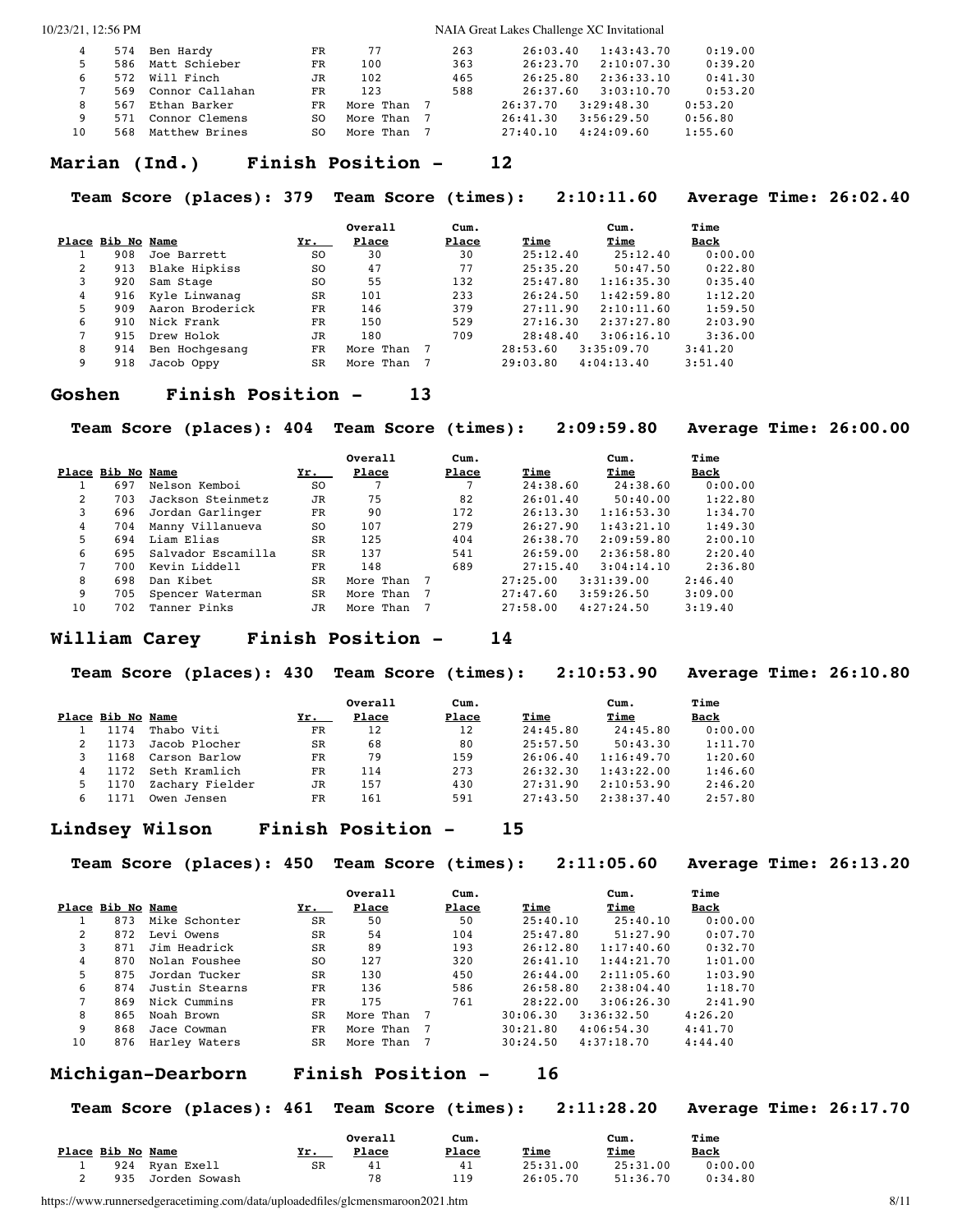|    | 932 | Joshua Mussen    |     | 93        | 212 | 26:14.30 | 1:17:50.90 | 0:43.30 |
|----|-----|------------------|-----|-----------|-----|----------|------------|---------|
|    | 929 | Andrew Kohn      | SR  | 104       | 316 | 26:26.20 | 1:44:17.00 | 0:55.20 |
|    | 939 | Joshua Williams  |     | 145       | 461 | 27:11.20 | 2:11:28.20 | 1:40.20 |
| 6  | 925 | Adam Foreman     | FR  | 151       | 612 | 27:16.60 | 2:38:44.70 | 1:45.60 |
|    | 931 | Gavin Llewellyn  | FR. | 163       | 775 | 27:56.00 | 3:06:40.60 | 2:25.00 |
| 8  | 936 | Jarrett St. John | SR  | More Than |     | 28:00.20 | 3:34:40.80 | 2:29.20 |
| 9  | 922 | Brendan Buckner  |     | More Than |     | 28:15.90 | 4:02:56.60 | 2:44.90 |
| 10 | 926 | Will Hengy       |     | More Than |     | 28:47.10 | 4:31:43.70 | 3:16.20 |

#### **Campbellsville Finish Position - 17**

**Team Score (places): 464 Team Score (times): 2:11:10.00 Average Time: 26:14.00**

|               |                   |                  |           | Overall   | Cum.  |          | Cum.       | Time        |
|---------------|-------------------|------------------|-----------|-----------|-------|----------|------------|-------------|
|               | Place Bib No Name |                  | Yr.       | Place     | Place | Time     | Time       | <u>Back</u> |
|               | 619               | Sam Kiser        | <b>SR</b> | 35        | 35    | 25:21.60 | 25:21.60   | 0:00.00     |
| $\mathcal{L}$ | 620               | Shawn Little     | FR.       | 86        | 121   | 26:10.80 | 51:32.40   | 0:49.30     |
|               | 616               | Jacob Hamilton   | SR        | 106       | 227   | 26:27.50 | 1:17:59.90 | 1:06.00     |
| 4             | 612               | Dakota Brady     | FR        | 113       | 340   | 26:31.70 | 1:44:31.50 | 1:10.10     |
| 5             | 623               | Collin Sheffield | SO.       | 124       | 464   | 26:38.50 | 2:11:10.00 | 1:17.00     |
| 6             | 613               | Jarrett Crawford | <b>JR</b> | 141       | 605   | 27:04.70 | 2:38:14.70 | 1:43.20     |
|               | 624               | Lukas Smithson   | FR        | 154       | 759   | 27:22.70 | 3:05:37.30 | 2:01.20     |
| 8             | 611               | Sam Bennett      | FR        | More Than |       | 27:23.40 | 3:33:00.70 | 2:01.80     |
| 9             | 627               | Aiden Tucker     | FR        | More Than |       | 28:17.70 | 4:01:18.30 | 2:56.10     |

#### **Spring Arbor Finish Position - 18**

**Team Score (places): 486 Team Score (times): 2:12:16.40 Average Time: 26:27.30**

|   |                   |                  |     | Overall   | Cum.  |          | Cum.       | Time        |
|---|-------------------|------------------|-----|-----------|-------|----------|------------|-------------|
|   | Place Bib No Name |                  | Yr. | Place     | Place | Time     | Time       | <u>Back</u> |
|   | 1056              | Nathan Stout     | JR  | 31        | 31    | 25:16.10 | 25:16.10   | 0:00.00     |
|   | 1052              | Dean Reynolds    | FR  | 57        | 88    | 25:51.90 | 51:07.90   | 0:35.80     |
|   | 1053              | Gary Richardson  | JR  | 85        | 173   | 26:10.60 | 1:17:18.50 | 0:54.60     |
|   | 1048              | Jacob Maschino   | JR  | 153       | 326   | 27:17.10 | 1:44:35.60 | 2:01.10     |
| 5 | 1054              | Tommee Smith     | JR  | 160       | 486   | 27:40.80 | 2:12:16.40 | 2:24.80     |
| 6 | 1049              | Zach Morse       | SO. | 164       | 650   | 27:56.80 | 2:40:13.10 | 2:40.70     |
|   | 1047              | Devin Feldpausch | JR  | 166       | 816   | 27:59.30 | 3:08:12.40 | 2:43.30     |
| 8 | 1046              | Tremaine Brown   | FR  | More Than |       | 28:34.30 | 3:36:46.60 | 3:18.20     |
| 9 | 1051              | Charles Newburry | FR. | More Than |       | 30:38.00 | 4:07:24.60 | 5:22.00     |

#### **St. Francis (Ind.) Finish Position - 19**

**Team Score (places): 501 Team Score (times): 2:11:42.60 Average Time: 26:20.60**

|   |                   |                     |           | Overall   | Cum.  |          | Cum.       | Time        |
|---|-------------------|---------------------|-----------|-----------|-------|----------|------------|-------------|
|   | Place Bib No Name |                     | Yr.       | Place     | Place | Time     | Time       | <u>Back</u> |
|   | 1093              | Spencer Carpenter   | FR        | 32        | 32    | 25:18.50 | 25:18.50   | 0:00.00     |
|   | 1092              | Remington Carpenter | FR        | 73        | 105   | 26:01.00 | 51:19.40   | 0:42.60     |
| 3 | 1096              | Connor Jackson      | FR        | 129       | 234   | 26:42.80 | 1:18:02.10 | 1:24.30     |
| 4 | 1095              | Justin Gephart      | <b>SR</b> | 133       | 367   | 26:49.50 | 1:44:51.60 | 1:31.00     |
| 5 | 1097              | Andy Kohrman        | <b>SR</b> | 134       | 501   | 26:51.10 | 2:11:42.60 | 1:32.70     |
| 6 | 1101              | Devin Schmenk       | JR        | 178       | 679   | 28:42.10 | 2:40:24.70 | 3:23.70     |
|   | 1090              | Tyson Agnew         | <b>SR</b> | 179       | 858   | 28:48.20 | 3:09:12.90 | 3:29.80     |
| 8 | 1100              | Henry Myers         | FR        | More Than |       | 28:52.80 | 3:38:05.60 | 3:34.40     |
| 9 | 1099              | Cobin Moriarity     | FR        | More Than |       | 29:25.80 | 4:07:31.40 | 4:07.40     |

#### **Cumberland (Tenn.) Finish Position - 20**

**Team Score (places): 516 Team Score (times): 2:12:12.00 Average Time: 26:26.40**

|   |                   |                   |     | Overall | Cum.  |          | Cum.       | Time    |
|---|-------------------|-------------------|-----|---------|-------|----------|------------|---------|
|   | Place Bib No Name |                   | Yr. | Place   | Place | Time     | Time       | Back    |
|   | 679               | Nickson Kipkosgei | FR  | 27      | 27    | 25:08.80 | 25:08.80   | 0:00.00 |
|   | 680               | Denis Kiplagat    | SO. | 74      | 101   | 26:01.40 | 51:10.10   | 0:52.70 |
|   | 674               | Joel Barlow       | SR  | 135     | 236   | 26:53.80 | 1:18:03.90 | 1:45.10 |
|   | 677               | Luke Freeman      | FR  | 138     | 374   | 27:02.30 | 1:45:06.10 | 1:53.60 |
|   | 675               | Aidan Crockett    | FR  | 142     | 516   | 27:06.00 | 2:12:12.00 | 1:57.20 |
| 6 | 678               | Jacob Harzbecker  | FR  | 162     | 678   | 27:50.40 | 2:40:02.40 | 2:41.70 |
|   | 676               | Andrew Cullins    | FR  | 186     | 864   | 30:18.60 | 3:10:20.90 | 5:09.90 |

### **St. Ambrose Finish Position - 21**

**Team Score (places): 525 Team Score (times): 2:12:36.50 Average Time: 26:31.30**

|                   |               |     | Overall | Cum.  |             | Cum.        | Time        |
|-------------------|---------------|-----|---------|-------|-------------|-------------|-------------|
| Place Bib No Name |               | Yr. | Place   | Place | <u>Time</u> | <u>Time</u> | <u>Back</u> |
| 1072              | Nolan Rudd    | SR  | 29      | 29    | 25:10.50    | 25:10.50    | 0:00.00     |
| 1058              | George Barton | S0  | 87      | 116   | 26:11.60    | 51:22.10    | 1:01.20     |

https://www.runnersedgeracetiming.com/data/uploadedfiles/glcmensmaroon2021.htm 9/11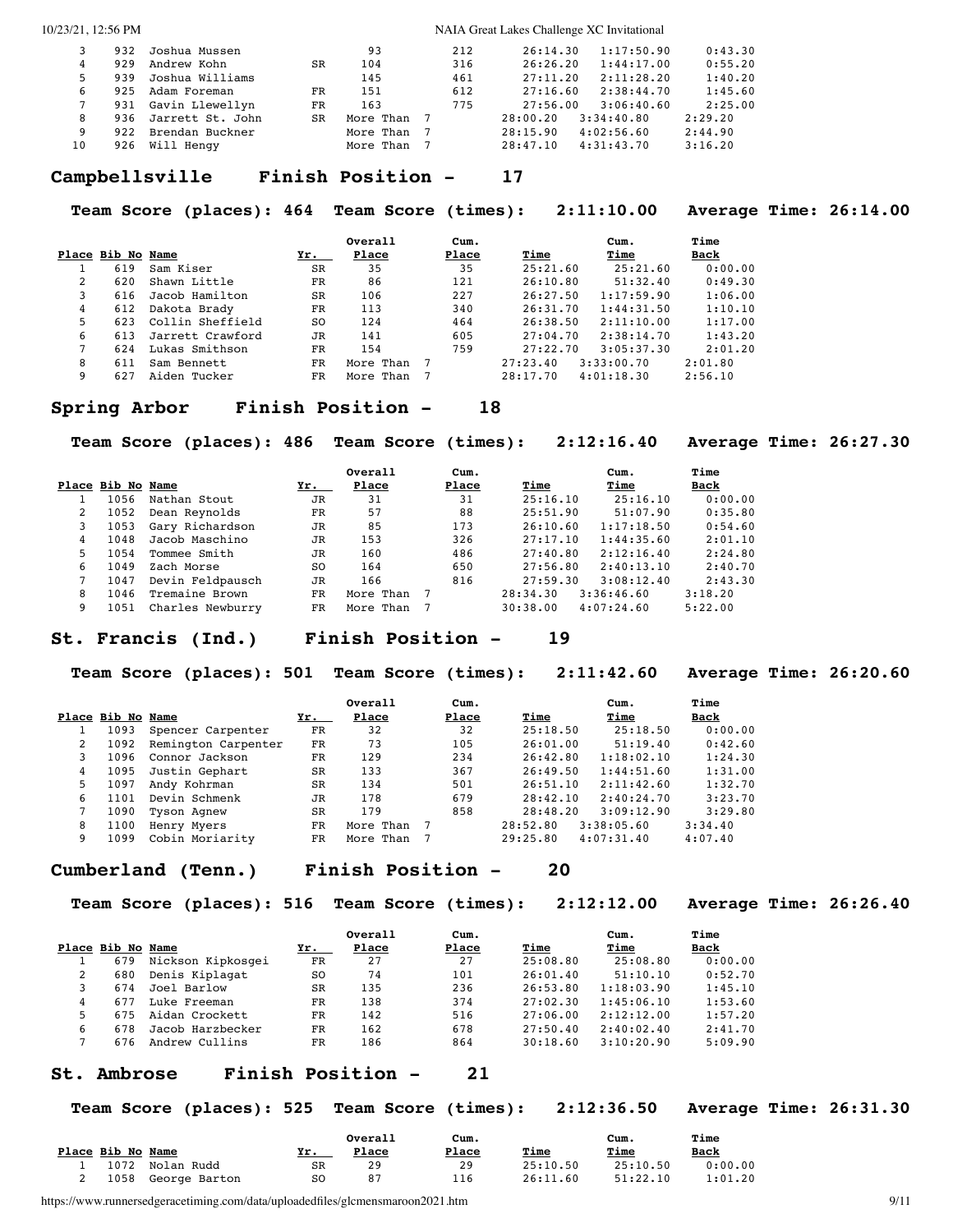| 5. | 1067<br>1059<br>1063<br>1066<br>1061<br>1062 | Matt Junq<br>Luke Benes<br>Lucas Creek<br>Dayton Hauger<br>Chris Borschnack<br>Kale Cartee | JR<br>FR.<br><b>FR</b><br>FR<br>JR<br>FR | 103<br>147<br>159<br>168<br>169<br>More Than 7 | 219<br>366<br>525<br>693<br>862 | 26:25.90<br>27:14.00<br>27:34.70<br>28:08.70<br>28:10.10<br>28:42.40 | 1:17:48.00<br>1:45:01.90<br>2:12:36.50<br>2:40:45.20<br>3:08:55.20<br>3:37:37.60 | 1:15.50<br>2:03.50<br>2:24.20<br>2:58.20<br>2:59.70<br>3:32.00 |
|----|----------------------------------------------|--------------------------------------------------------------------------------------------|------------------------------------------|------------------------------------------------|---------------------------------|----------------------------------------------------------------------|----------------------------------------------------------------------------------|----------------------------------------------------------------|
|    |                                              |                                                                                            |                                          |                                                |                                 |                                                                      |                                                                                  |                                                                |
|    | 1057                                         | Tommy Ashby                                                                                | FR.                                      | More Than                                      |                                 | 29:49.70                                                             | 4:07:27.30                                                                       | 4:39.20                                                        |

#### **Indiana Tech Finish Position - 22**

**Team Score (places): 546 Team Score (times): 2:12:20.00 Average Time: 26:28.00**

|   |                   |                  |           | Overall   | Cum.  |          | Cum.       | Time    |
|---|-------------------|------------------|-----------|-----------|-------|----------|------------|---------|
|   | Place Bib No Name |                  | Yr.       | Place     | Place | Time     | Time       | Back    |
|   | 809               | Jake Willison    | <b>JR</b> | 72        | 72    | 26:00.80 | 26:00.80   | 0:00.00 |
| 2 | 807               | Phillip Selmer   | JR        | 110       | 182   | 26:29.00 | 52:29.80   | 0:28.20 |
| 3 | 803               | Justin Fleming   | JR        | 115       | 297   | 26:32.60 | 1:19:02.40 | 0:31.80 |
| 4 | 806               | Braxton Lamey    | FR        | 121       | 418   | 26:36.30 | 1:45:38.60 | 0:35.50 |
| 5 | 802               | Dylan Devaney    | FR        | 128       | 546   | 26:41.40 | 2:12:20.00 | 0:40.60 |
| 6 | 805               | Noah Kelsey      | JR        | 131       | 677   | 26:46.20 | 2:39:06.10 | 0:45.40 |
|   | 804               | Elliott Hughes   | FR        | 174       | 851   | 28:20.20 | 3:07:26.30 | 2:19.40 |
| 8 | 808               | James Sottosanto | S0        | More Than |       | 29:59.20 | 3:37:25.40 | 3:58.40 |

#### **Rocky Mountain Finish Position - 23**

**Team Score (places): 548 Team Score (times): 2:13:39.20 Average Time: 26:43.90**

|                   |                   |                | Overall | Cum.  |          | Cum.       | Time    |
|-------------------|-------------------|----------------|---------|-------|----------|------------|---------|
| Place Bib No Name |                   | Yr.            | Place   | Place | Time     | Time       | Back    |
| 1015              | Jackson Wilson    | SO.            | 11      | 11    | 24:44.10 | 24:44.10   | 0:00.00 |
| 1011              | Jackson Duffey    | JR             | 83      | 94    | 26:10.20 | 50:54.30   | 1:26.10 |
| 1014              | Joseph Vanden Bos | JR             | 118     | 212   | 26:34.60 | 1:17:28.90 | 1:50.50 |
| 1012              | Nicolas Piliero   | FR             | 165     | 377   | 27:57.50 | 1:45:26.40 | 3:13.40 |
| 1010              | Henry Cooke       | FR             | 171     | 548   | 28:12.80 | 2:13:39.20 | 3:28.70 |
| 1013              | Ouinlan Stewart   | S <sub>O</sub> | 182     | 730   | 29:06.70 | 2:42:45.80 | 4:22.60 |

#### **Missouri Baptist Finish Position - 24**

**Team Score (places): 568 Team Score (times): 2:13:50.30 Average Time: 26:46.10**

|                   |     |                   |           | Overall   | Cum.  |          | Cum.       | Time    |
|-------------------|-----|-------------------|-----------|-----------|-------|----------|------------|---------|
| Place Bib No Name |     |                   | Yr.       | Place     | Place | Time     | Time       | Back    |
|                   | 944 | Donovan Denslow   | JR        | 39        | 39    | 25:30.10 | 25:30.10   | 0:00.00 |
| 2                 | 945 | Wyatt Elliott     | JR        | 105       | 144   | 26:26.80 | 51:56.90   | 0:56.70 |
| 3                 | 949 | Jack Warmann      | <b>SR</b> | 108       | 252   | 26:28.00 | 1:18:24.80 | 0:57.90 |
| 4                 | 948 | Richard Peugeot   | <b>SR</b> | 144       | 396   | 27:09.20 | 1:45:33.90 | 1:39.10 |
| 5.                | 942 | Elijah Bullock    | FR        | 172       | 568   | 28:16.50 | 2:13:50.30 | 2:46.40 |
| 6                 | 943 | Jordan Crawford   | <b>SR</b> | 176       | 744   | 28:23.70 | 2:42:14.00 | 2:53.60 |
|                   | 941 | Alex Ahrens       | JR        | 177       | 921   | 28:41.70 | 3:10:55.60 | 3:11.60 |
| 8                 | 946 | Christian Kafoury | JR        | More Than |       | 32:00.60 | 3:42:56.20 | 6:30.50 |

#### **William Woods Finish Position - 25**

**Team Score (places): 574 Team Score (times): 2:13:30.40 Average Time: 26:42.10**

|   | Place Bib No Name |                  | Yr.       | Overall<br>Place | Cum.<br>Place | Time     | Cum.<br>Time | Time<br><b>Back</b> |
|---|-------------------|------------------|-----------|------------------|---------------|----------|--------------|---------------------|
|   | 1177              | Landon Dunlap    | JR        | 66               | 66            | 25:57.00 | 25:57.00     | 0:00.00             |
|   | 1175              | Hunter Carpenter | SR        | 84               | 150           | 26:10.50 | 52:07.50     | 0:13.60             |
|   | 1176              | Jackson Conner   | <b>SR</b> | 117              | 267           | 26:33.80 | 1:18:41.20   | 0:36.90             |
| 4 | 1179              | Orion Parker     | FR        | 149              | 416           | 27:15.90 | 1:45:57.10   | 1:19.00             |
| 5 | 1182              | Ian Schwierjohn  | FR        | 158              | 574           | 27:33.30 | 2:13:30.40   | 1:36.40             |
| 6 | 1181              | Dustin Russell   | FR        | 181              | 755           | 28:56.30 | 2:42:26.60   | 2:59.30             |

**Mount Vernon Nazarene Finish Position - 26**

#### **Team Score (places): 610 Team Score (times): 2:13:59.50 Average Time: 26:47.90**

|   |                   |                 |           | Overall   | Cum.  |          | Cum.       | Time    |
|---|-------------------|-----------------|-----------|-----------|-------|----------|------------|---------|
|   | Place Bib No Name |                 | Yr.       | Place     | Place | Time     | Time       | Back    |
|   | 966               | Justis Paul     | JR        | 70        | 70    | 25:59.20 | 25:59.20   | 0:00.00 |
| 2 | 963               | Garrett Gemmaka | SO.       | 109       | 179   | 26:28.20 | 52:27.30   | 0:29.00 |
| 3 | 971               | Sam Swanger     | SO.       | 120       | 299   | 26:35.80 | 1:19:03.10 | 0:36.60 |
| 4 | 967               | Isaac Ramseyer  | FR        | 155       | 454   | 27:25.70 | 1:46:28.70 | 1:26.50 |
| 5 | 969               | Noah Stephens   | SO.       | 156       | 610   | 27:30.90 | 2:13:59.50 | 1:31.70 |
| 6 | 959               | John Backus     | <b>FR</b> | 167       | 777   | 28:05.30 | 2:42:04.70 | 2:06.10 |
|   | 970               | Ryan Stevely    | SO.       | 170       | 947   | 28:11.60 | 3:10:16.30 | 2:12.50 |
| 8 | 964               | Evan Hodkinson  | FR        | More Than |       | 28:18.20 | 3:38:34.50 | 2:19.10 |
| 9 | 961               | Cameron Cearns  | FR        | More Than |       | 28:29.20 | 4:07:03.70 | 2:30.10 |